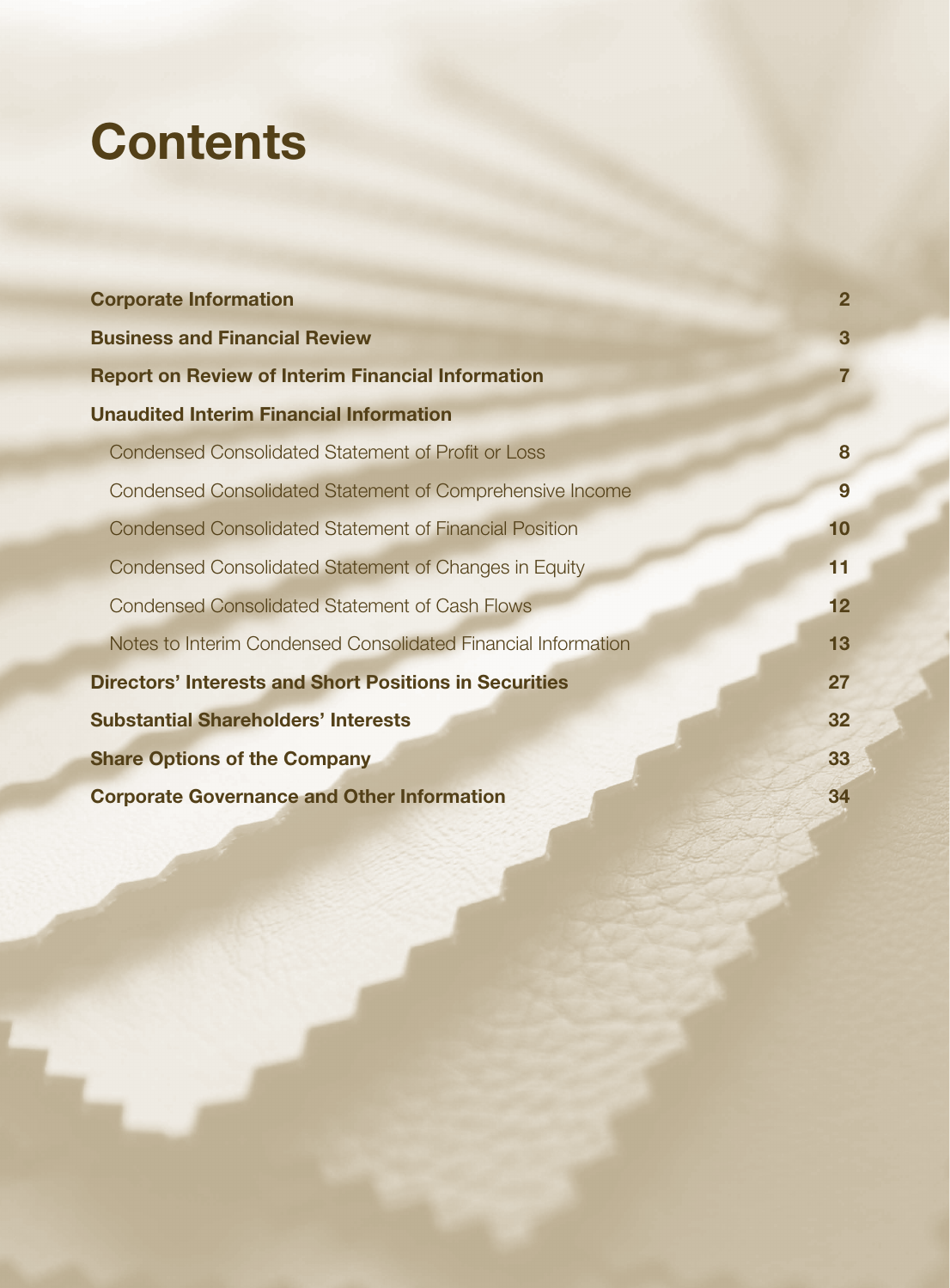# Corporate Information

# Board of Directors

Chen Hong *(Chairman)* Sun Jun *(Managing Director)* Liu Bing# Ho Lam Lai Ping, Theresa<sup>#</sup> Qiao Jiankang# Fung Lak\* Choi Kam Fai, Thomas\* Chan Cheong Tat\*

# *Non-Executive Director*

\* *Independent Non-Executive Director*

# Audit Committee

Fung Lak *(Chairman)* Choi Kam Fai, Thomas Chan Cheong Tat

## Remuneration Committee

Choi Kam Fai, Thomas *(Chairman)* Fung Lak Chan Cheong Tat

# Nomination Committee

Chen Hong *(Chairman)* Fung Lak Choi Kam Fai, Thomas Chan Cheong Tat

## Company Secretary

Lo Sze Sze

# Auditors

Ernst & Young

## Registered Office

29th Floor, Guangdong Investment Tower 148 Connaught Road Central Hong Kong

Telephone : (852) 2308 1013 Facsimile : (852) 2789 0451 Website : http://www.gdtann.com.hk

# Share Registrar

Tricor Tengis Limited Level 22, Hopewell Centre 183 Queen's Road East Hong Kong

## Share Information

| Place of Listing                | : Main Board of The Stock Exchange |
|---------------------------------|------------------------------------|
|                                 | of Hong Kong Limited               |
| <b>Stock Code</b>               | : 1058                             |
| Board Lot                       | $: 2.000$ shares                   |
| Financial Year End: 31 December |                                    |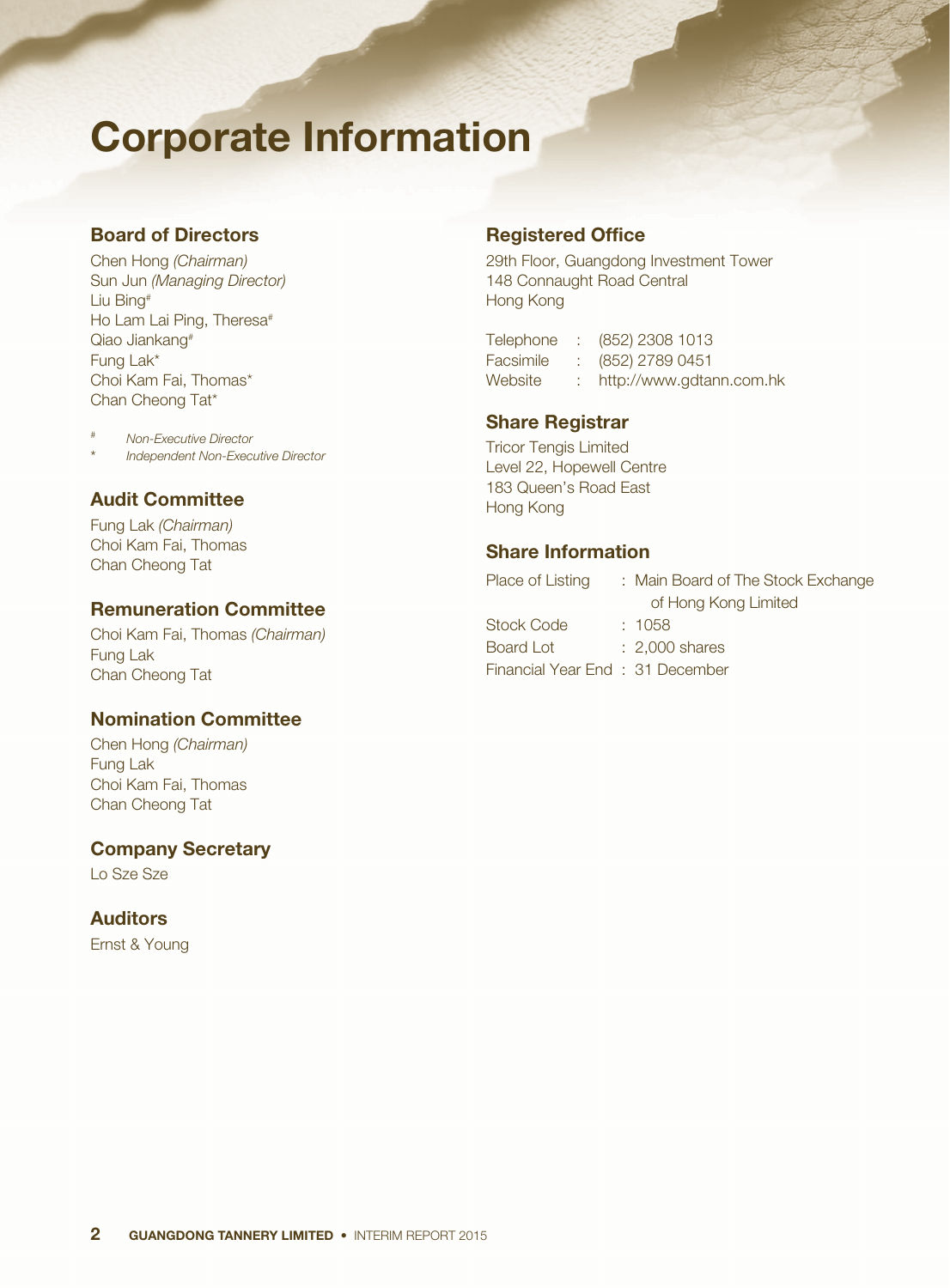# Business and Financial Review

## **Results**

The unaudited consolidated loss attributable to shareholders for the six months ended 30 June 2015 of Guangdong Tannery Limited (the "Company") and its subsidiaries (collectively referred to as the "Group") was HK\$13,126,000, turnaround from profit to loss, and representing a significant decrease of HK\$15,205,000 as compared to the unaudited consolidated profit attributable to shareholders of HK\$2,079,000 for the same period of last year.

The unaudited net asset value of the Group as at 30 June 2015 was HK\$339,729,000, representing a decrease of HK\$9,699,000 and HK\$12,824,000 as compared to the net asset value as at 30 June 2014 and 31 December 2014, respectively.

The board of directors of the Company (the "Board") resolved not to declare the payment of an interim dividend for the six months ended 30 June 2015 (six months ended 30 June 2014: Nil).

### Business Review

During the first half of the year, the overall economic environment in China was complicated. Faced with impact from macro-economic factors such as weak demand in both the domestic and overseas markets, rising cost of raw materials and labour, as well as more stringent environmental requirements imposed by the State, whilst the traditional tannery industry is labour intensive in nature, competition in the footwear leather market became very keen. During the period, as affected by the environmental protection policies, certain split leather manufacturers were shut down or reduced their production volume during the period. The split leather market shrank with a sharp fall in demand. With considerable amount of inventories not disposed of, there was a significant decrease in the unit selling price of grey hides. Besides, the exchange loss further increased the operating loss of the Group. Facing with such complicated market environment during the period, the Group upheld its prudent and steady operating strategies and carefully analysed various variables that may affect the price of cowhides. This had facilitated the right moment to purchase cowhides for satisfying the production needs and secured cost advantages. On the other hand, by leveraging on the product research and development capabilities, the Group carried out market segmentation to ensure stable production and sales. Meanwhile, we strived to enhance the leather yield so as to control the production costs, which enabled the Group to mitigate the operating risks amidst a fragile economic environment.

During the period, the production volume of cowhides was 15,276,000 sq. ft., representing an increase of 3,170,000 sq. ft. or 26.2% as compared to 12,106,000 sq. ft. for the same period of last year. The production volume of grey hides was 5,022 tons, representing an increase of 1,616 tons or 47.4% as compared to 3,406 tons for the same period of last year. During the period, the total sales volume of cowhides was 14,115,000 sq. ft., representing an increase of 1,608,000 sq. ft. or 12.9% as compared to 12,507,000 sq. ft. for the same period of last year. The sales volume of grey hides was 5,022 tons, representing an increase of 1,616 tons or 47.4% as compared to 3,406 tons for the same period of last year.

During the period, the consolidated turnover of the Group was HK\$341,901,000, representing an increase of HK\$21,829,000 or 6.8% from HK\$320,072,000 for the same period of last year, of which the sales value of cowhides amounted to HK\$310,146,000 (six months ended 30 June 2014: HK\$273,005,000), representing an increase of 13.6%; and the sales value of grey hides and other products amounted to HK\$31,755,000 (six months ended 30 June 2014: HK\$47,067,000), representing a decrease of 32.5%. During the period, the Group seized the opportunity of seasonal demand by increasing the product orders and sales. Both the sales volume and price of cowhides rose with the expansion of direct sales business, which led to the increase of turnover and gross profit of cowhides as compared to the same period of last year. However, for grey hides, upon the shrinking market demand, there witnessed continuous decline in selling price. Therefore, the gross profit of grey hides decreased significantly as compared to the same period of last year resulting from the drop in the unit selling price and the rise in cost of raw materials despite the increase in sales volume. Thus the operating results of the Group adversely deteriorated.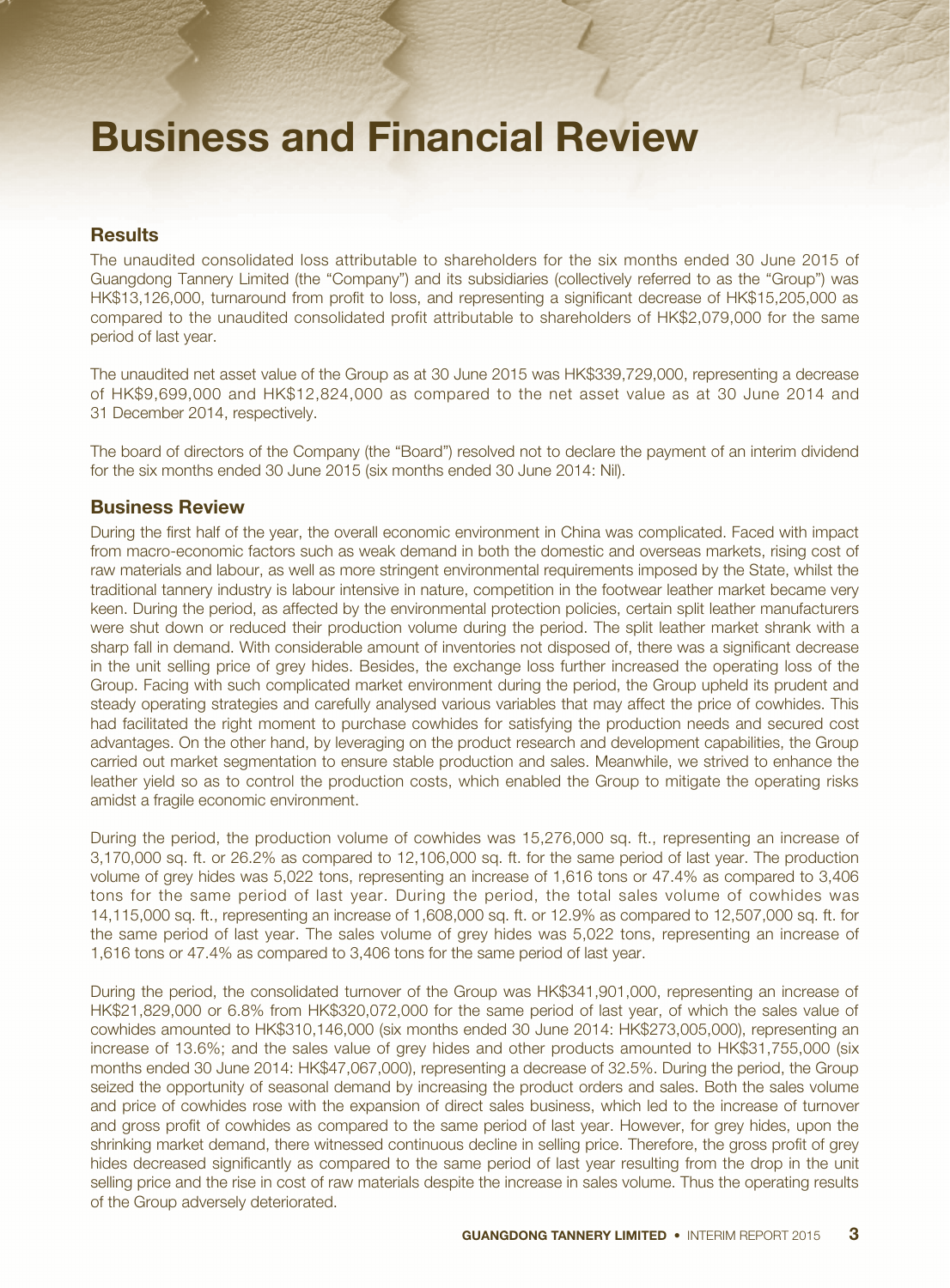# **Business and Financial Review (Continued)**

### **Business Review (Continued)**

In respect of sales, faced with the internal and external pressure in leather market as well as the unfavorable and intense competition during the period, the Group devoted a lot of effort to optimise the matching for products and ensure the continuous production of traditional products. The Group also entered into cooperation with the key strategic distributor customers to conduct detailed research and development. Training of research and development personnel were improved. More effort were placed on direct sales. Distributors were encouraged to increase their stockpile. As a result, breakthrough was achieved in direct sales orders during the period.

In terms of purchasing, the Group closely monitored the movement of slaughtering volume and demand in end-user market and adopted a defensive purchasing strategy according to the fluctuation in leather price. This allowed us to take full advantage of the downward moving trend in cowhides price and secured the material cost advantage. In addition, the Group strictly implemented its supplier evaluation system and product review system to maintain products of high quality. During the period, the Group proactively participated in the price negotiation with the chemical material suppliers and entered into annual strategic cooperation agreements, which effectively lowered the purchasing cost of the chemical materials and minimised the obsolescence and overstocking of chemical materials. During the period, total purchases amounted to HK\$338,651,000, representing an increase of 12.4% as compared to the same period of last year.

As at 30 June 2015, the Group's consolidated inventory amounted to HK\$314,682,000 (31 December 2014: HK\$303,235,000), representing an increase of HK\$11,447,000 or 3.8% over that of 31 December 2014. During the period, the Group achieved market recognition through adjusting its production techniques and developing products in response to market demand and leather inventory characteristics.

## Financial Review

As at 30 June 2015, the Group's cash and cash equivalents amounted to HK\$27,689,000 (31 December 2014: HK\$20,421,000), representing an increase of HK\$7,268,000 or 35.6% as compared to the same as at 31 December 2014, which were denominated in Hong Kong dollars (9.9%), Renminbi (88.7%) and United States dollars (1.4%). During the period, net cash inflow from operating activities was HK\$4,581,000, which was mainly attributable to an increase in cash inflow as a result of a decrease in bills receivable. The net cash outflow from investing activities was HK\$2,666,000, which was mainly represented the decrease in pledged bank deposits.

As at 30 June 2015, the Group's interest-bearing borrowings amounted to HK\$239,618,000 (31 December 2014: HK\$278,217,000), of which interest-bearing borrowings in Hong Kong dollars amounted to HK\$65,000,000 and interest-bearing borrowings in United States dollars amounted to HK\$174,618,000. The Group's borrowings mainly consisted of: (1) balances of short-term loans provided by the bank of HK\$97,239,000, which were secured by bank balances of RMB19,125,000; (2) balances of short-term unsecured intra-group borrowing of HK\$54,600,000; and (3) balances of long-term unsecured intra-group borrowings of HK\$87,779,000. The above interest-bearing borrowings were charged at floating interest rates.

As at 30 June 2015, the Group's gearing ratio of the interest-bearing borrowings to shareholders' equity plus interest-bearing borrowings was 41.4% (31 December 2014: 44.1%). During the period, the annual interest rate of the borrowings was approximately 2.8% to 3.1%. Of the Group's total borrowings, all were repayable within one year except for the loans from the immediate holding company amounting to HK\$87,779,000. The Group's interest expenses during the period amounted to HK\$4,875,000, representing an increase of 79.5% from the same period of last year, which was mainly attributable to the increase of bank loans during the period.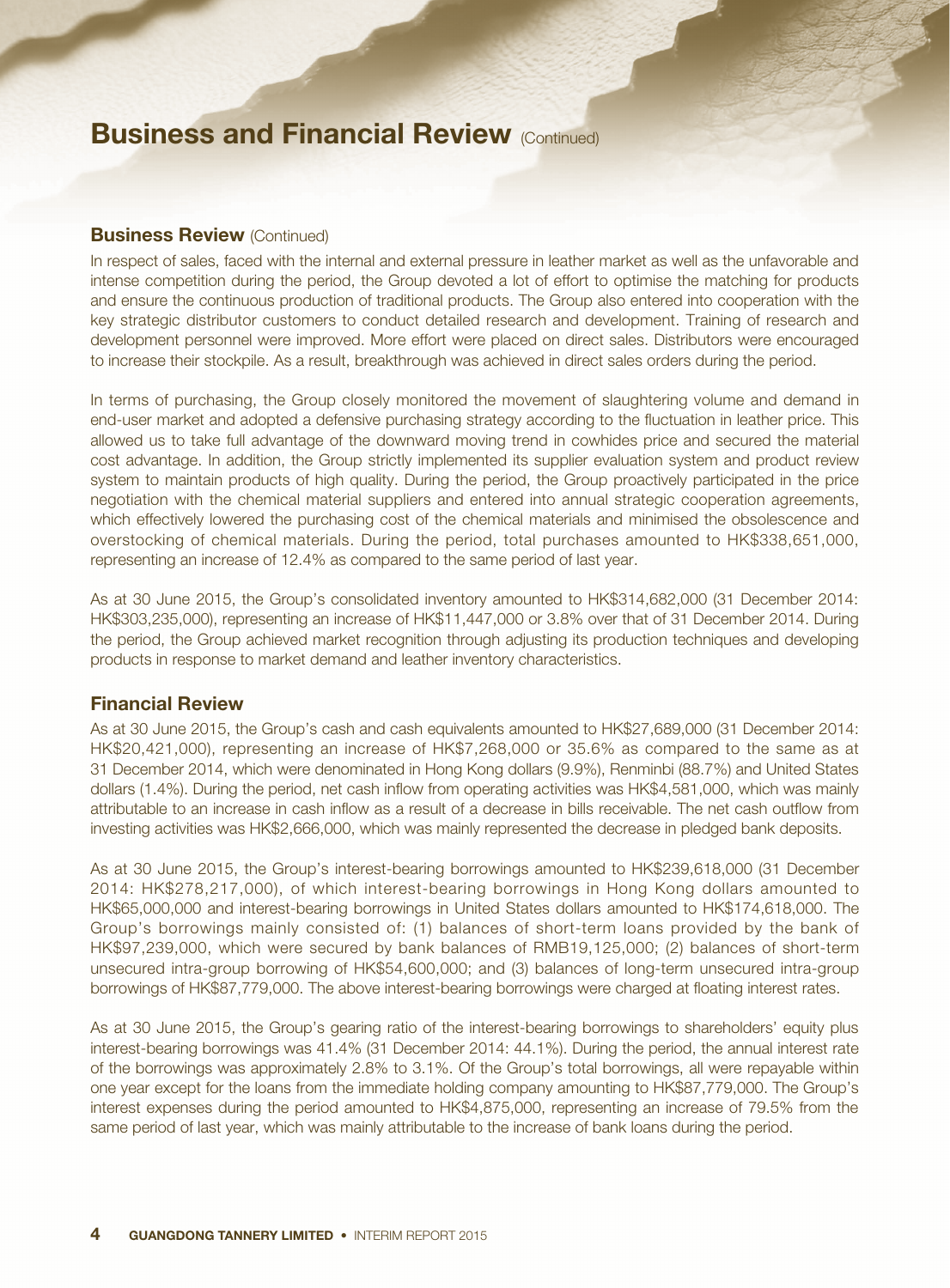# **Business and Financial Review (Continued)**

### **Financial Review (Continued)**

As at 30 June 2015, the total banking facilities of the Group was HK\$253,620,000 (31 December 2014: HK\$486,345,000), of which banking facilities of HK\$97,239,000 (31 December 2014: HK\$135,838,000) were utilised and banking facilities of HK\$156,381,000 (31 December 2014: HK\$350,507,000) were unutilised. Taking into account of the existing cash resources and available credit facilities, as well as the cash flow being generated from the operating activities of the Group, the Group had adequate financial resources to meet its day-to-day operational requirements.

### Capital Expenditure

As at 30 June 2015, the net value of non-current assets including prepaid land lease payments and, property, plant and equipment amounted to HK\$123,598,000, representing an increase of HK\$5,599,000 over the net value as at 31 December 2014 of HK\$117,999,000. The capital expenditure for the period amounted to HK\$10,350,000 (six months ended 30 June 2014: HK\$6,219,000), which mainly represented the payment of expenditures for the acquisition of machinery and equipment to cope with the production requirements of the Group.

### Pledge of Assets

As at 30 June 2015, certain of the Group's bank balances with a total of HK\$24,253,000 (31 December 2014: HK\$37,283,000) were pledged to secure general banking facilities granted to the Group.

### Risk of Exchange Rate

The assets, liabilities and transactions of the Group are basically denominated in Hong Kong dollars, United States dollars or Renminbi. The Group is exposed to foreign currency risk primarily from import purchases from overseas suppliers that are denominated in a currency other than the functional currency of the operations to which they relate. The currency giving rise to this risk is mainly the United States dollars against Renminbi. The Group did not hedge its exposure to risks arising from fluctuations in exchange rates during the period. Should the Group consider that its exposure to foreign currency risk justifies hedging, the Group may use forward or hedging contracts to reduce the risks.

#### Remuneration Policy for Employees

As at 30 June 2015, a total of 647 employees (31 December 2014: 673) were employed by the Group. The remuneration policy is based on the Group's operating results and the employees' performance. The Group has adopted a performance-based appraisal scheme for its employees focusing on "accountability and performance". The incentive bonuses to the management, key officers and staff with outstanding performance under the incentive scheme are determined by reference to the Group's operating net cash flow and profit after tax, calculated by various profit rankings and by applying a measure that links bonuses with the operating results of the Group and further taking into account of the individual performance of the staff concerned with an aim to motivate the contribution of its employees. In addition, the Group offered social and medical insurances and pension schemes to all employees in different areas. The Company has adopted a new share option scheme in November 2008, with the purpose to provide incentives to senior management for their contribution to the Group, and to enable the Group to recruit and retain quality employees to serve the Group on a long-term basis.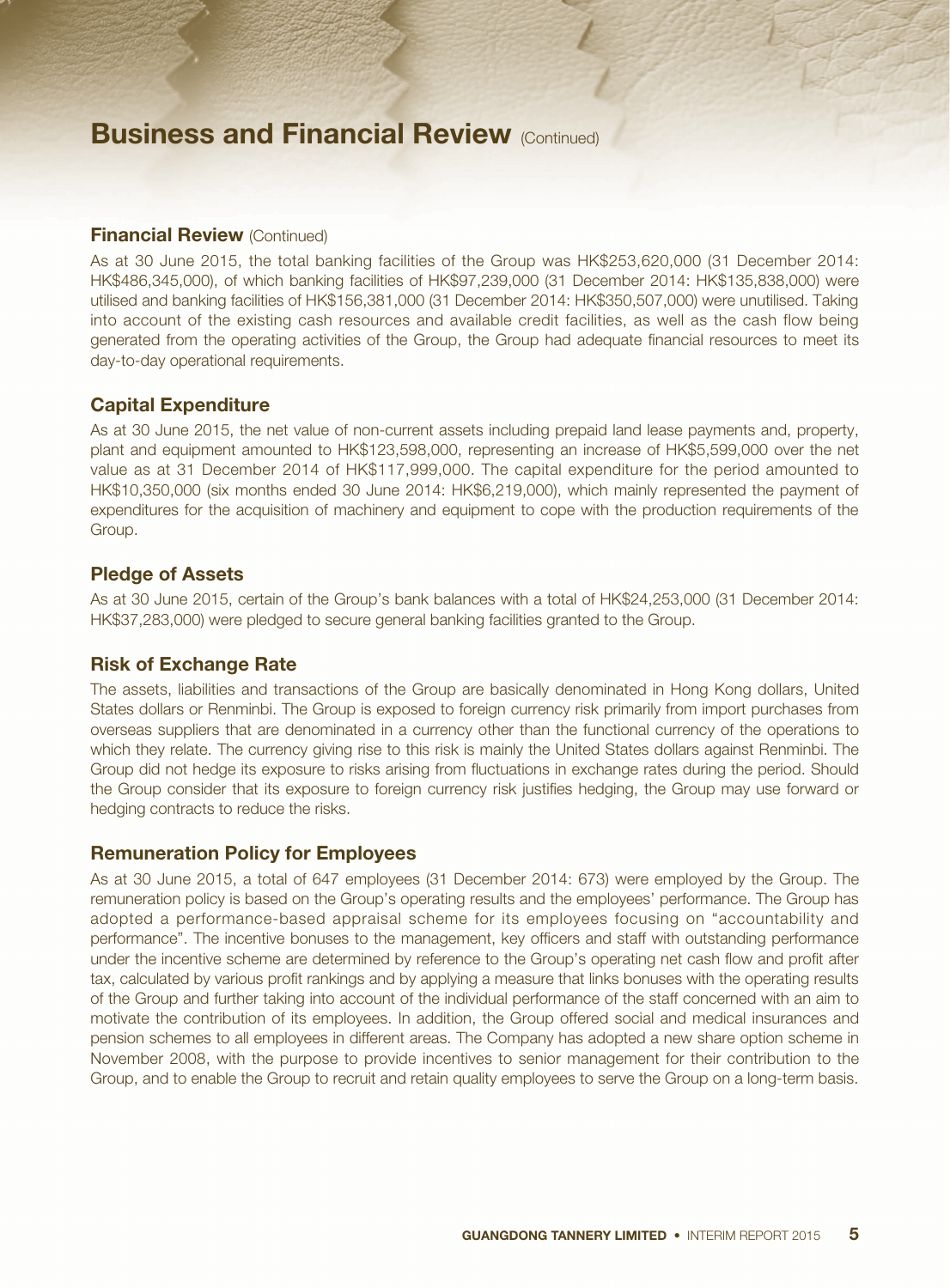# **Business and Financial Review (Continued)**

### **Prospects**

In the second half of 2015, the footwear leather market is expected to remain stagnant with overproduction and disorderly competition in the industry. Coupled with more stringent requirements of environmental protection policies as imposed by the State on tannery industry, the tannery enterprises are likely to face with more challenges ahead. The Group will strive to ensure the stable operation of the Company with an aim of "maintaining stability and striving for survival" in response to the negative impact from the sluggish market. The Group will proactively conduct research on the industry, market and products of tannery market in order to explore the path for development in future. In the meantime, the Group will continue to closely monitor the market trend and make adjustment on product mix. Emphasis will be put on the peak season to seek for more orders. The Group will ensure safety production, enhance research and development capability to strengthen its competitiveness, achieve the predetermined operating targets and strive to reduce the losses.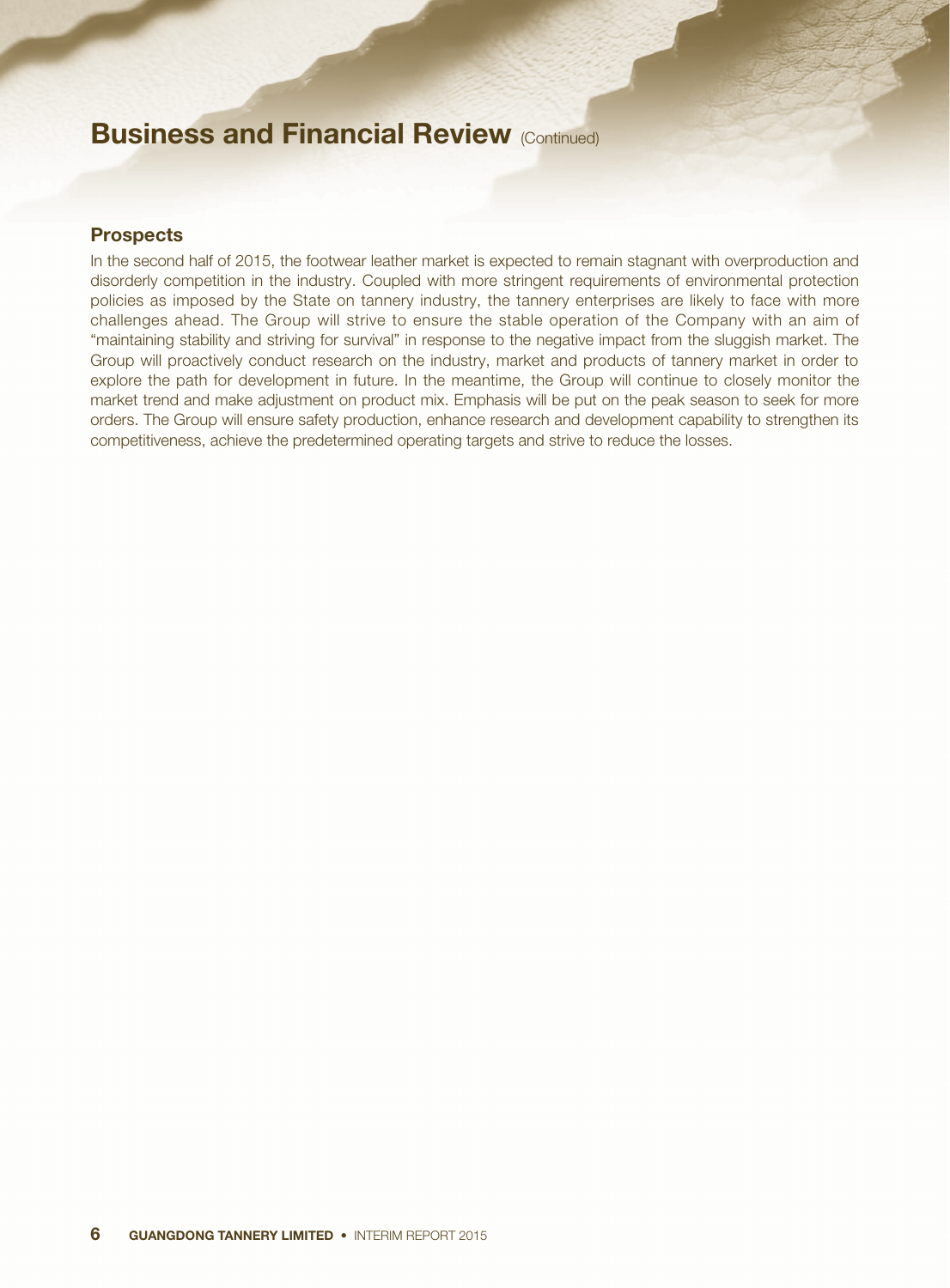# Report on Review of Interim Financial Information



To the board of directors of Guangdong Tannery Limited *(Incorporated in Hong Kong with limited liability)*

### **Introduction**

We have reviewed the interim financial information of Guangdong Tannery Limited (the "Company") and its subsidiaries (together, the "Group") set out on pages 8 to 26, which comprises the condensed consolidated statement of financial position as at 30 June 2015 and the related condensed consolidated statement of profit or loss, condensed consolidated statement of comprehensive income, condensed consolidated statement of changes in equity and condensed consolidated statement of cash flows for the six-month period then ended, and explanatory notes. The Main Board Listing Rules governing the Listing of Securities on The Stock Exchange of Hong Kong Limited require the preparation of a report on interim financial information to be in compliance with the relevant provisions thereof and Hong Kong Accounting Standard 34 "Interim Financial Reporting" ("HKAS 34") issued by the Hong Kong Institute of Certified Public Accountants.

The directors of the Company are responsible for the preparation and presentation of this interim financial information in accordance with HKAS 34. Our responsibility is to express a conclusion on this interim financial information based on our review. Our report is made solely to you, as a body, in accordance with our agreed terms of engagement, and for no other purpose. We do not assume responsibility towards or accept liability to any other person for the contents of this report.

### Scope of review

We conducted our review in accordance with Hong Kong Standard on Review Engagements 2410 "*Review of Interim Financial Information Performed by the Independent Auditor of the Entity*" issued by the Hong Kong Institute of Certified Public Accountants. A review of interim financial information consists of making inquiries, primarily of persons responsible for financial and accounting matters, and applying analytical and other review procedures. A review is substantially less in scope than an audit conducted in accordance with Hong Kong Standards on Auditing and consequently does not enable us to obtain assurance that we would become aware of all significant matters that might be identified in an audit. Accordingly, we do not express an audit opinion.

### **Conclusion**

Based on our review, nothing has come to our attention that causes us to believe that the interim financial information is not prepared, in all material respects, in accordance with HKAS 34.

Ernst & Young *Certified Public Accountants*

22/F CITIC Tower 1 Tim Mei Avenue Central, Hong Kong

26 August 2015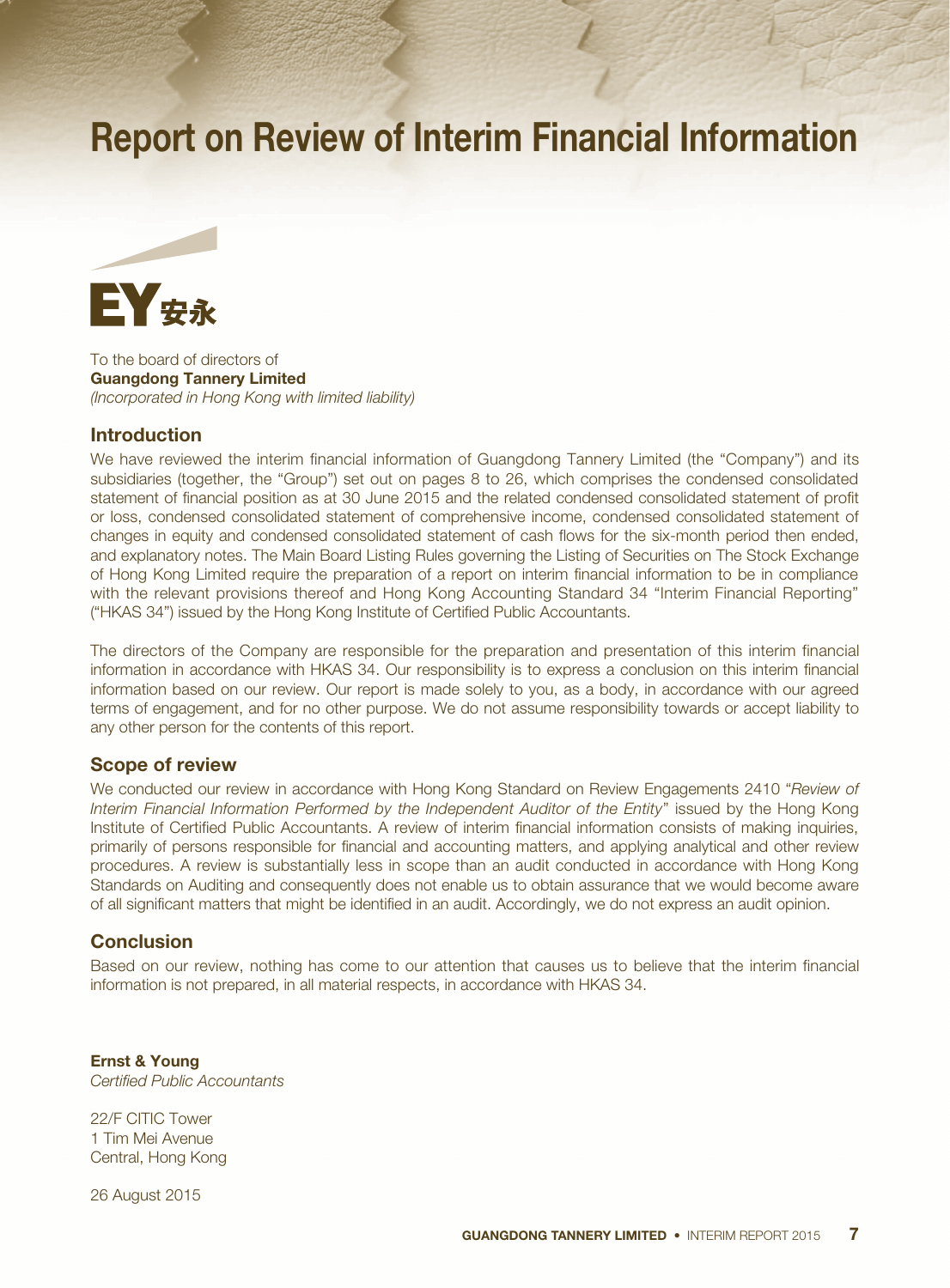# Condensed Consolidated Statement of Profit or Loss

*For the six months ended 30 June 2015*

|                                                                                                         |                     | For the six months<br>ended 30 June        |                                          |
|---------------------------------------------------------------------------------------------------------|---------------------|--------------------------------------------|------------------------------------------|
|                                                                                                         | <b>Notes</b>        | 2015<br><b>HK\$'000</b><br>(Unaudited)     | 2014<br>HK\$'000<br>(Unaudited)          |
| <b>REVENUE</b>                                                                                          | 3                   | 341,901                                    | 320,072                                  |
| Cost of sales                                                                                           |                     | (334, 266)                                 | (300, 814)                               |
| <b>Gross profit</b>                                                                                     |                     | 7,635                                      | 19,258                                   |
| Other income and gains<br>Selling and distribution expenses<br>Administrative expenses<br>Finance costs | 3<br>$\overline{4}$ | 2,956<br>(1, 468)<br>(17, 737)<br>(4, 875) | 2,643<br>(1, 474)<br>(14,097)<br>(2,716) |
| <b>PROFIT/(LOSS) BEFORE TAX</b>                                                                         | $\overline{4}$      | (13, 489)                                  | 3,614                                    |
| Income tax credit/(expense)                                                                             | 5                   | 363                                        | (1, 535)                                 |
| PROFIT/(LOSS) FOR THE PERIOD                                                                            |                     | (13, 126)                                  | 2,079                                    |
| <b>EARNINGS/(LOSS) PER SHARE</b><br>$-$ Basic                                                           | 6                   | <b>HK(2.44) cents</b>                      | HK0.39 cent                              |
| - Diluted                                                                                               |                     | <b>HK(2.44) cents</b>                      | HK0.39 cent                              |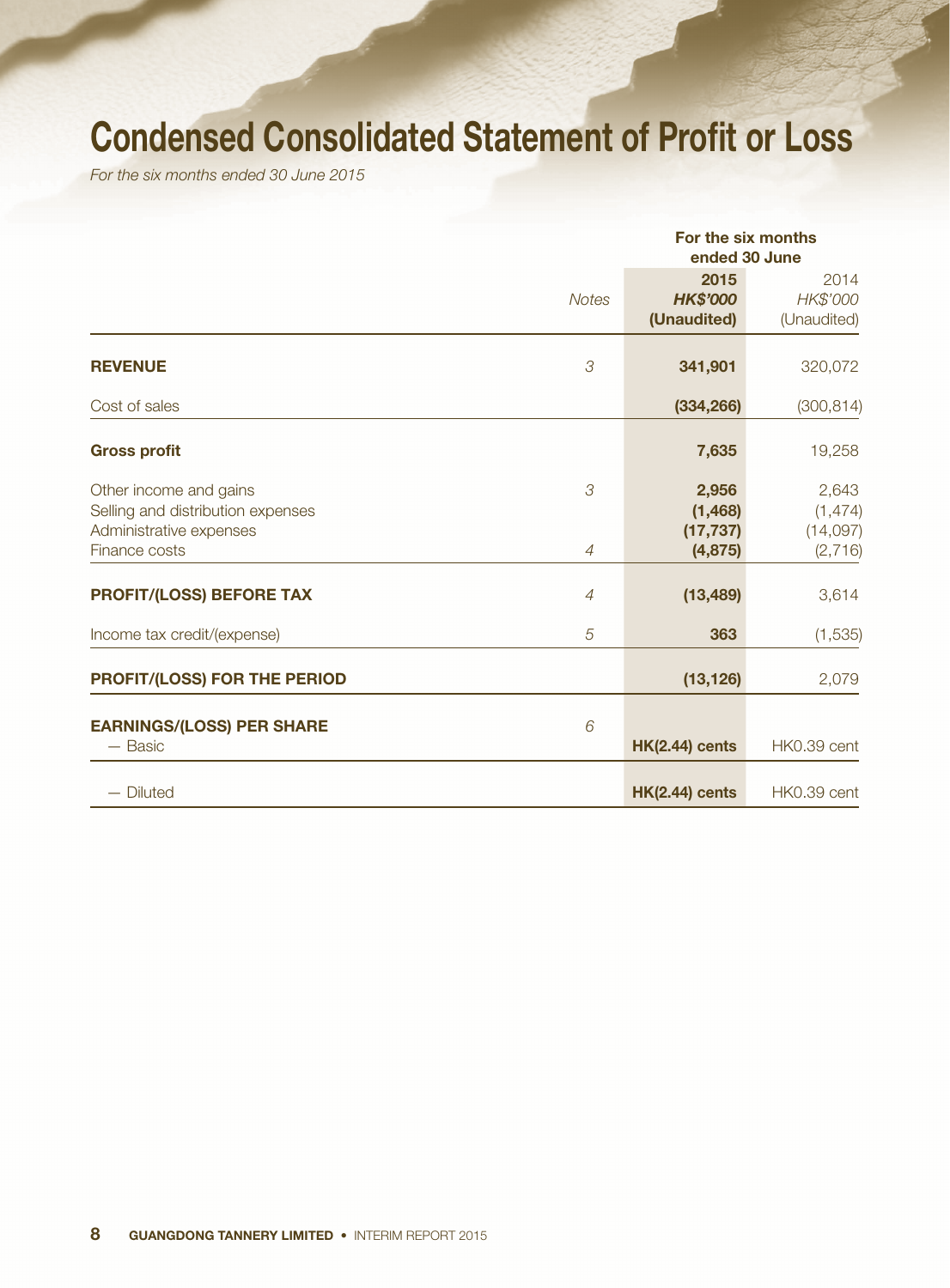# Condensed Consolidated Statement of Comprehensive Income

*For the six months ended 30 June 2015*

|                                                                                                                                                                   | For the six months<br>ended 30 June    |                                 |  |
|-------------------------------------------------------------------------------------------------------------------------------------------------------------------|----------------------------------------|---------------------------------|--|
|                                                                                                                                                                   | 2015<br><b>HK\$'000</b><br>(Unaudited) | 2014<br>HK\$'000<br>(Unaudited) |  |
| <b>PROFIT/(LOSS) FOR THE PERIOD</b>                                                                                                                               | (13, 126)                              | 2,079                           |  |
| <b>OTHER COMPREHENSIVE INCOME/(LOSS)</b><br>Other comprehensive income/(loss) not to be reclassified<br>to the statement of profit or loss in subsequent periods: |                                        |                                 |  |
| Surplus/(deficit) on revaluation of buildings<br>Income tax effect                                                                                                | 1,003<br>(251)                         | (165)<br>41                     |  |
|                                                                                                                                                                   | 752                                    | (124)                           |  |
| Other comprehensive income/(loss) to be reclassified to<br>the statement of profit or loss in subsequent periods:                                                 |                                        |                                 |  |
| Exchange differences on translation of foreign operations                                                                                                         | 158                                    | (4,702)                         |  |
| OTHER COMPREHENSIVE INCOME/(LOSS) FOR THE PERIOD,<br><b>NET OF TAX</b>                                                                                            | 910                                    | (4,826)                         |  |
| <b>TOTAL COMPREHENSIVE LOSS FOR THE PERIOD</b>                                                                                                                    | (12, 216)                              | (2,747)                         |  |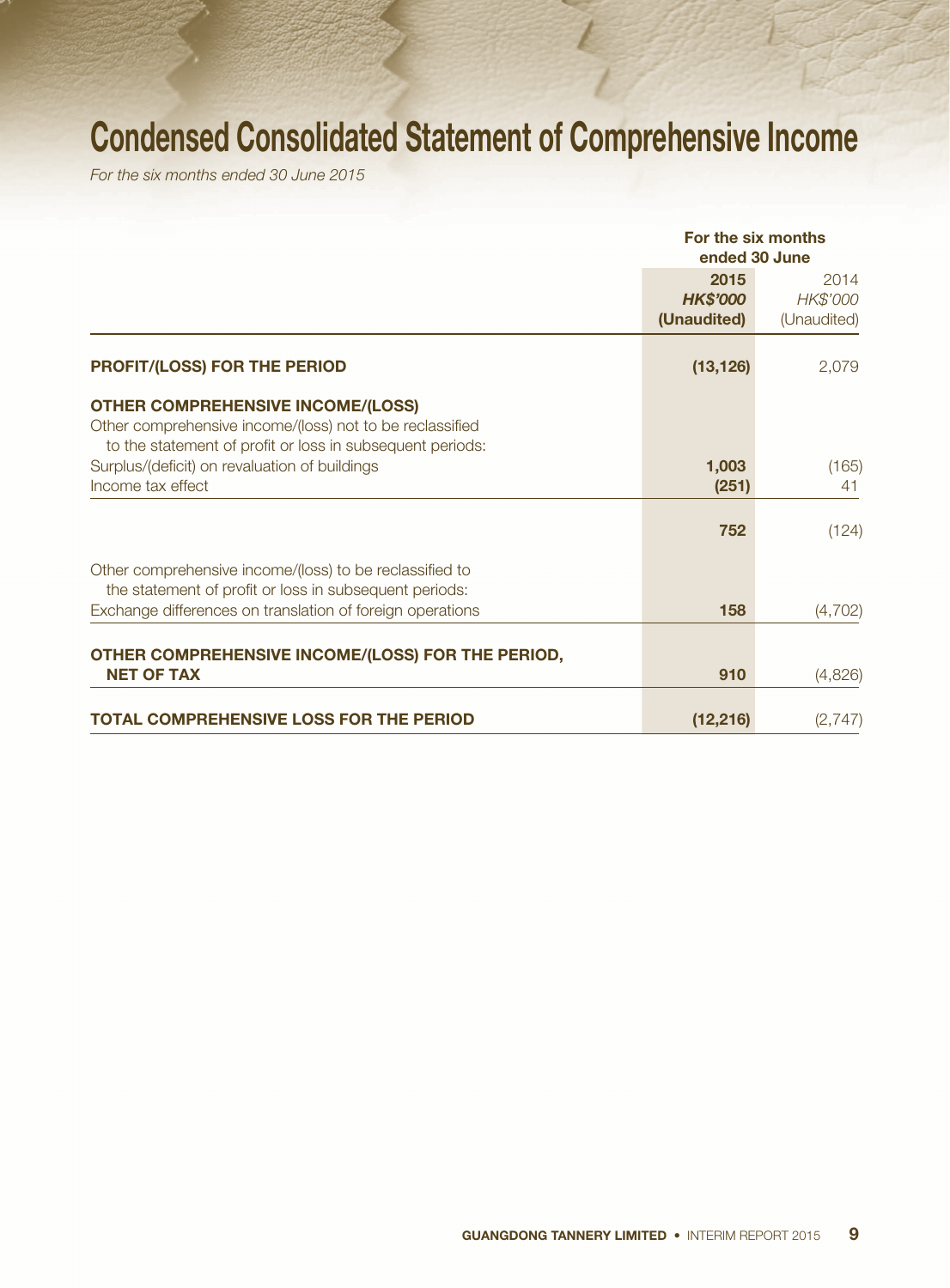# Condensed Consolidated Statement of Financial Position

*30 June 2015*

|                                                                                                                                                                                                                               | <b>Notes</b>      | 30 June<br>2015<br><b>HK\$'000</b><br>(Unaudited)             | 31 December<br>2014<br>HK\$'000<br>(Audited)             |
|-------------------------------------------------------------------------------------------------------------------------------------------------------------------------------------------------------------------------------|-------------------|---------------------------------------------------------------|----------------------------------------------------------|
| <b>NON-CURRENT ASSETS</b><br>Property, plant and equipment<br>Prepaid land lease payments                                                                                                                                     |                   | 109,744<br>13,854                                             | 103,991<br>14,008                                        |
| Total non-current assets                                                                                                                                                                                                      |                   | 123,598                                                       | 117,999                                                  |
| <b>CURRENT ASSETS</b><br>Inventories<br>Receivables, prepayments and deposits<br>Pledged bank balances<br>Cash and bank balances<br>Tax recoverable                                                                           | 8                 | 314,682<br>208,525<br>24,253<br>27,689                        | 303,235<br>279,783<br>37,283<br>20,421<br>332            |
| <b>Total current assets</b>                                                                                                                                                                                                   |                   | 575,149                                                       | 641,054                                                  |
| <b>CURRENT LIABILITIES</b><br>Trade payables<br>Other payables and accruals<br>Interest-bearing bank borrowings<br>Due to a PRC joint venture partner<br>Loans from the immediate holding company<br>Provision<br>Tax payable | 9<br>10<br>10, 11 | 76,922<br>35,300<br>97,239<br>1,131<br>54,600<br>4,044<br>161 | 97,718<br>23,801<br>135,838<br>1,131<br>142,379<br>4,042 |
| <b>Total current liabilities</b>                                                                                                                                                                                              |                   | 269,397                                                       | 404,909                                                  |
| <b>NET CURRENT ASSETS</b>                                                                                                                                                                                                     |                   | 305,752                                                       | 236,145                                                  |
| <b>TOTAL ASSETS LESS CURRENT LIABILITIES</b>                                                                                                                                                                                  |                   | 429,350                                                       | 354,144                                                  |
| <b>NON-CURRENT LIABILITIES</b><br>Loans from the immediate holding company<br>Deferred tax liabilities                                                                                                                        | 10, 11            | 87,779<br>1,842                                               | 1,591                                                    |
| Total non-current liabilities                                                                                                                                                                                                 |                   | 89,621                                                        | 1,591                                                    |
| Net assets                                                                                                                                                                                                                    |                   | 339,729                                                       | 352,553                                                  |
| <b>EQUITY</b><br>Share capital<br>Other reserves                                                                                                                                                                              | 12<br>13          | 75,032<br>264,697                                             | 75,032<br>277,521                                        |
| <b>Total equity</b>                                                                                                                                                                                                           |                   | 339,729                                                       | 352,553                                                  |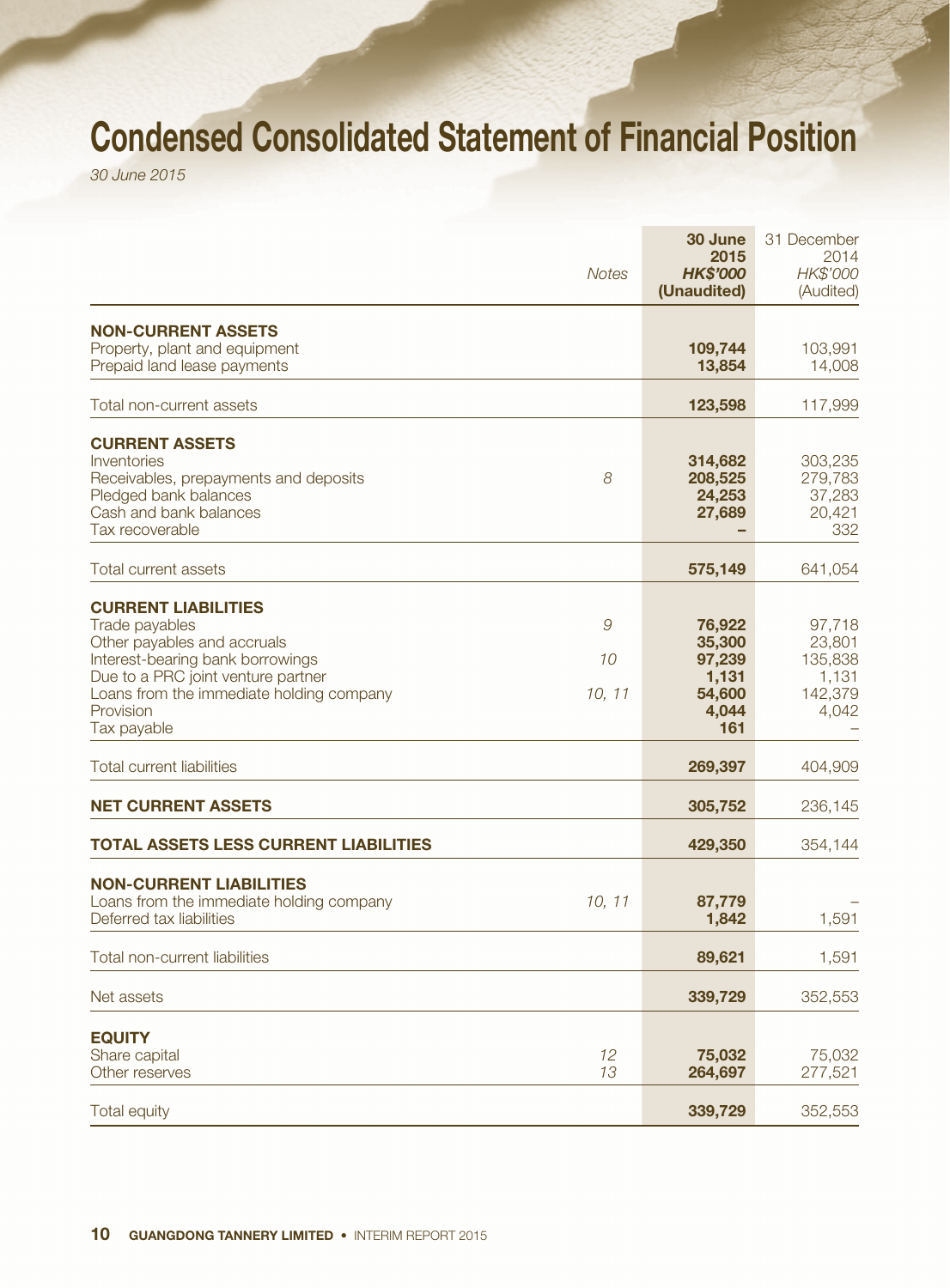# Condensed Consolidated Statement of Changes in Equity

*For the six months ended 30 June 2015*

|                                                                                                              | <b>Share</b><br>capital<br>HK\$'000 | <b>Share</b><br>premium<br>account<br>HK\$'000 | <b>Equity</b><br>component<br>of<br>convertible<br>notes<br>HK\$'000 | General<br>reserve<br>fund<br>HK\$'000 | <b>Reserve</b><br>funds<br>HK\$'000 | <b>Share</b><br>option<br>reserve<br>HK\$'000 | Capital<br>redemption<br>reserve<br>HK\$'000 | <b>Exchange</b><br>translation<br>reserve<br>HK\$'000 | Property<br>revaluation<br>reserve<br>HK\$'000 | <b>Special</b><br>capital<br>reserve<br>HK\$'000 | Accumulated<br>losses<br>HK\$'000 | <b>Total</b><br>HK\$'000 |
|--------------------------------------------------------------------------------------------------------------|-------------------------------------|------------------------------------------------|----------------------------------------------------------------------|----------------------------------------|-------------------------------------|-----------------------------------------------|----------------------------------------------|-------------------------------------------------------|------------------------------------------------|--------------------------------------------------|-----------------------------------|--------------------------|
| At 1 January 2014 (Audited)                                                                                  | 53,802                              | 20,785                                         | 5,545                                                                | 167,746                                | 19,233                              | 1,154                                         | 445                                          | 110,423                                               | 5,620                                          | 3,396                                            | (35, 337)                         | 352,812                  |
| Profit for the period<br>Other comprehensive loss for<br>the period:<br>Deficit on revaluation of buildings, |                                     |                                                |                                                                      |                                        |                                     |                                               |                                              |                                                       |                                                |                                                  | 2,079                             | 2,079                    |
| net of tax                                                                                                   |                                     |                                                |                                                                      |                                        |                                     |                                               |                                              |                                                       | (124)                                          |                                                  |                                   | (124)                    |
| Exchange differences on                                                                                      |                                     |                                                |                                                                      |                                        |                                     |                                               |                                              |                                                       |                                                |                                                  |                                   |                          |
| translation of foreign operations                                                                            |                                     |                                                |                                                                      |                                        |                                     |                                               |                                              | (4, 702)                                              |                                                |                                                  |                                   | (4, 702)                 |
| Total comprehensive loss for<br>the period                                                                   |                                     |                                                |                                                                      |                                        |                                     |                                               |                                              | (4, 702)                                              | (124)                                          |                                                  | 2,079                             | (2,747)                  |
| Transfer to no-par value regime<br>(note 13(c))                                                              | 21,230                              | (20, 785)                                      |                                                                      |                                        |                                     |                                               | (445)                                        |                                                       |                                                |                                                  |                                   |                          |
| Equity-settled share option                                                                                  |                                     |                                                |                                                                      |                                        |                                     |                                               |                                              |                                                       |                                                |                                                  |                                   |                          |
| arrangements<br>Transfer to accumulated losses<br>in accordance with the                                     |                                     |                                                |                                                                      |                                        |                                     | (637)                                         |                                              |                                                       |                                                |                                                  |                                   | (637)                    |
| undertaking (note 13(b))                                                                                     |                                     |                                                |                                                                      |                                        |                                     | ÷                                             |                                              |                                                       |                                                | (338)                                            | 338                               |                          |
| At 30 June 2014 (Unaudited)                                                                                  | 75.032                              | $\mathbb{L}^k$                                 | $5,545*$                                                             | 167,746*                               | 19,233*                             | $517*$                                        | $-^\star$                                    | 105,721*                                              | $5,496*$                                       | $3,058*$                                         | $(32,920)^*$                      | 349,428                  |
| At 1 January 2015 (Audited)                                                                                  | 75,032                              |                                                | 5,545                                                                | 167,746                                | 20,054                              | 608                                           | $\overline{\phantom{0}}$                     | 108,750                                               | 5,582                                          | 3,266                                            | (34,030)                          | 352,553                  |
| Loss for the period<br>Other comprehensive income<br>for the period:                                         |                                     |                                                |                                                                      |                                        |                                     |                                               |                                              |                                                       |                                                |                                                  | (13, 126)                         | (13, 126)                |
| Surplus on revaluation of<br>buildings, net of tax<br>Exchange differences on                                |                                     |                                                |                                                                      |                                        |                                     |                                               |                                              |                                                       | 752                                            |                                                  |                                   | 752                      |
| translation of foreign<br>operations                                                                         |                                     |                                                |                                                                      |                                        |                                     |                                               |                                              | 158                                                   |                                                |                                                  |                                   | 158                      |
|                                                                                                              |                                     |                                                |                                                                      |                                        |                                     |                                               |                                              |                                                       |                                                |                                                  |                                   |                          |
| Total comprehensive loss for<br>the period<br>Equity-settled share option                                    |                                     |                                                |                                                                      |                                        |                                     |                                               |                                              | 158                                                   | 752                                            |                                                  | (13, 126)                         | (12, 216)                |
| arrangements<br>Transfer from accumulated losses<br>in accordance with the                                   |                                     |                                                |                                                                      |                                        |                                     | (608)                                         |                                              |                                                       |                                                |                                                  |                                   | (608)                    |
| undertaking (note 13(b))                                                                                     | ٠                                   | $\overline{\phantom{0}}$                       | ٠                                                                    | -                                      | -                                   | ٠                                             | ٠                                            | ٠                                                     | $\overline{\phantom{0}}$                       | 14                                               | (14)                              | ÷                        |
| At 30 June 2015 (Unaudited)                                                                                  | 75,032                              | $\mathbf{r}^{\star}$                           | $5,545*$                                                             | 167,746*                               | 20,054*                             | $\overline{\phantom{a}}^{\star}$              | $\overline{\phantom{a}}^{\star}$             | 108,908*                                              | $6,334*$                                       | 3,280*                                           | $(47, 170)$ *                     | 339,729                  |

\* These reserve accounts comprise the consolidated reserves of HK\$264,697,000 (30 June 2014: HK\$274,396,000) in the condensed consolidated statement of financial position as at 30 June 2015.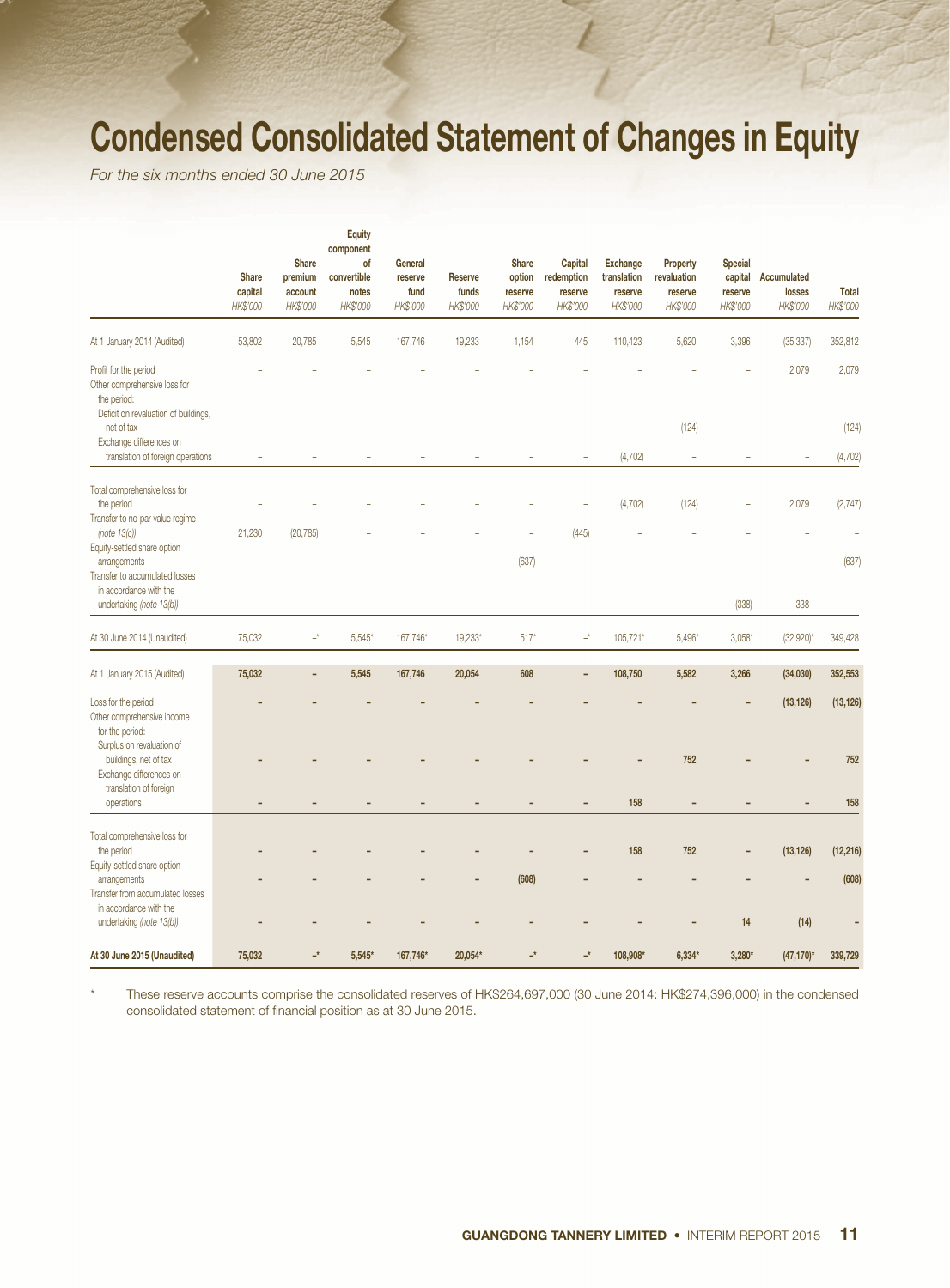# Condensed Consolidated Statement of Cash Flows

*For the six months ended 30 June 2015*

|                                                                                                                                                          | For the six months<br>ended 30 June    |                                 |  |
|----------------------------------------------------------------------------------------------------------------------------------------------------------|----------------------------------------|---------------------------------|--|
|                                                                                                                                                          | 2015<br><b>HK\$'000</b><br>(Unaudited) | 2014<br>HK\$'000<br>(Unaudited) |  |
| <b>CASH FLOWS FROM OPERATING ACTIVITIES</b>                                                                                                              |                                        |                                 |  |
| Cash from operations                                                                                                                                     | 7,615                                  | 20,723                          |  |
| Interest received<br>Interest paid<br>PRC tax refunded/(paid)                                                                                            | 60<br>(3,948)<br>854                   | 72<br>(2,716)<br>(2, 217)       |  |
| Net cash flows from operating activities                                                                                                                 | 4,581                                  | 15,862                          |  |
| <b>CASH FLOWS FROM INVESTING ACTIVITIES</b><br>Purchases of items of property, plant and equipment<br>Decrease/(increase) in pledged bank balances       | (10, 350)<br>13,016                    | (6, 219)<br>(12, 365)           |  |
| Net cash flows from/(used in) investing activities                                                                                                       | 2,666                                  | (18, 584)                       |  |
| NET INCREASE/(DECREASE) IN CASH AND CASH EQUIVALENTS<br>Cash and cash equivalents at beginning of period<br>Effect of foreign exchange rate changes, net | 7,247<br>20,421<br>21                  | (2, 722)<br>56,569<br>(487)     |  |
| <b>CASH AND CASH EQUIVALENTS AT END OF PERIOD</b>                                                                                                        | 27,689                                 | 53,360                          |  |
| <b>ANALYSIS OF BALANCES OF CASH AND CASH EQUIVALENTS</b><br>Cash and bank balances                                                                       | 27,689                                 | 53,360                          |  |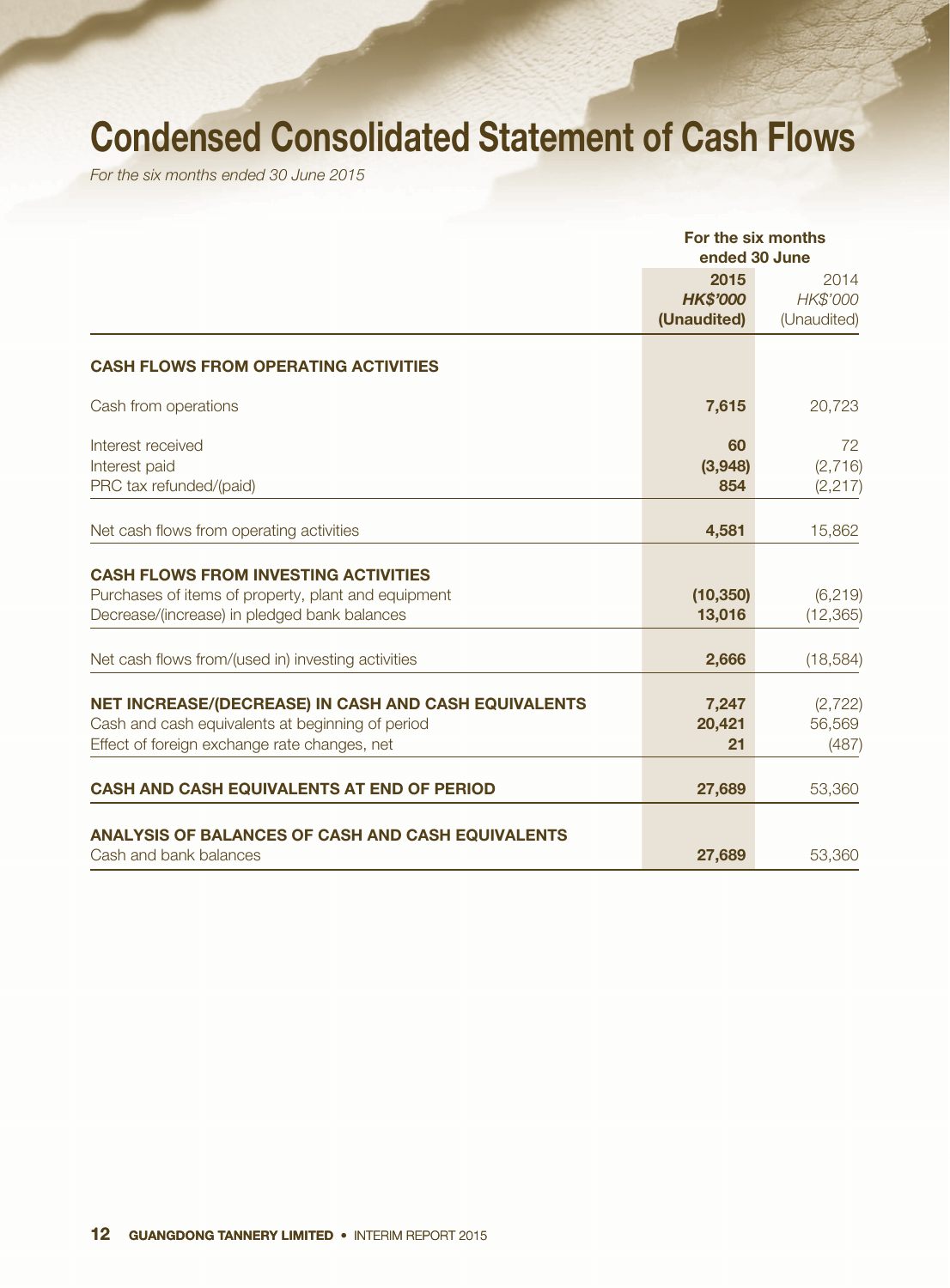*30 June 2015*

### 1. Accounting Policies

The unaudited interim condensed consolidated financial information is prepared in accordance with Hong Kong Accounting Standard ("HKAS") 34 "Interim Financial Reporting".

The accounting policies and basis of preparation adopted in the preparation of this unaudited interim condensed consolidated financial information are the same as those used in the annual financial statements for the year ended 31 December 2014.

#### 1.1 Changes in Accounting Policies and Disclosures

The Group has adopted the following new and revised Hong Kong Financial Reporting Standards ("HKFRSs") for the first time for the current period's unaudited interim condensed consolidated financial information.

| Amendments to HKAS 19 | Defined Benefit Plans: Employee Contributions |
|-----------------------|-----------------------------------------------|
| Annual Improvements   | Amendments to a number of HKFRSs              |
| 2010-2012 Cycle       |                                               |
| Annual Improvements   | Amendments to a number of HKFRSs              |
| 2011-2013 Cycle       |                                               |

The adoption of these new and revised HKFRSs has had no material financial effect on the unaudited interim condensed consolidated financial information.

## 2. Operating Segment Information

No separate analysis of segment information is presented by the Group as over 90% of the Group's revenue, results and assets relate to the processing and sale of semi-finished and finished leather in the People's Republic of China (the "PRC" or "Mainland China").

#### Information about a major customer

During the period, revenue of approximately HK\$73,288,000 (six months ended 30 June 2014: HK\$35,858,000) was derived from sales to a single customer, which contributed approximately 21% (six months ended 30 June 2014: 11%) of the total revenue.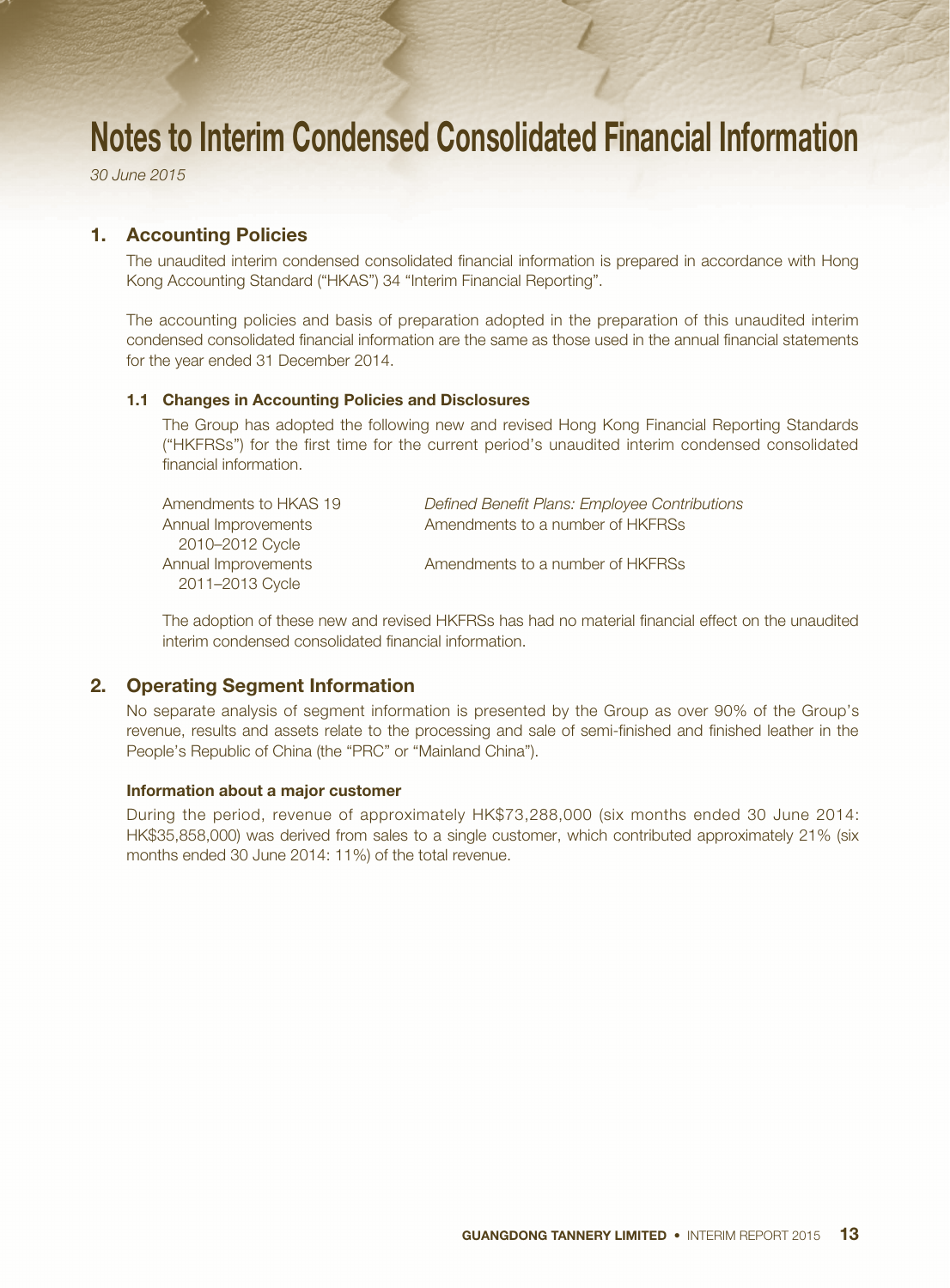*30 June 2015*

### 3. Revenue, Other Income and Gains

Revenue, which is also the Group's turnover, represents the net invoiced value of goods sold, after allowances for returns and trade discounts and value-added tax.

An analysis of revenue, other income and gains is as follows:

|                                                                  | For the six months<br>ended 30 June    |                                 |  |
|------------------------------------------------------------------|----------------------------------------|---------------------------------|--|
|                                                                  | 2015<br><b>HK\$'000</b><br>(Unaudited) | 2014<br>HK\$'000<br>(Unaudited) |  |
| <b>Revenue</b><br>Processing and sale of leather                 | 341,901                                | 320,072                         |  |
| <b>Other income and gains</b><br>Interest income                 | 60                                     | 72                              |  |
| Sale of scrap materials<br>Government subsidies<br><b>Others</b> | 1,027<br>1,544<br>325                  | 1,838<br>625<br>108             |  |
|                                                                  | 2,956                                  | 2,643                           |  |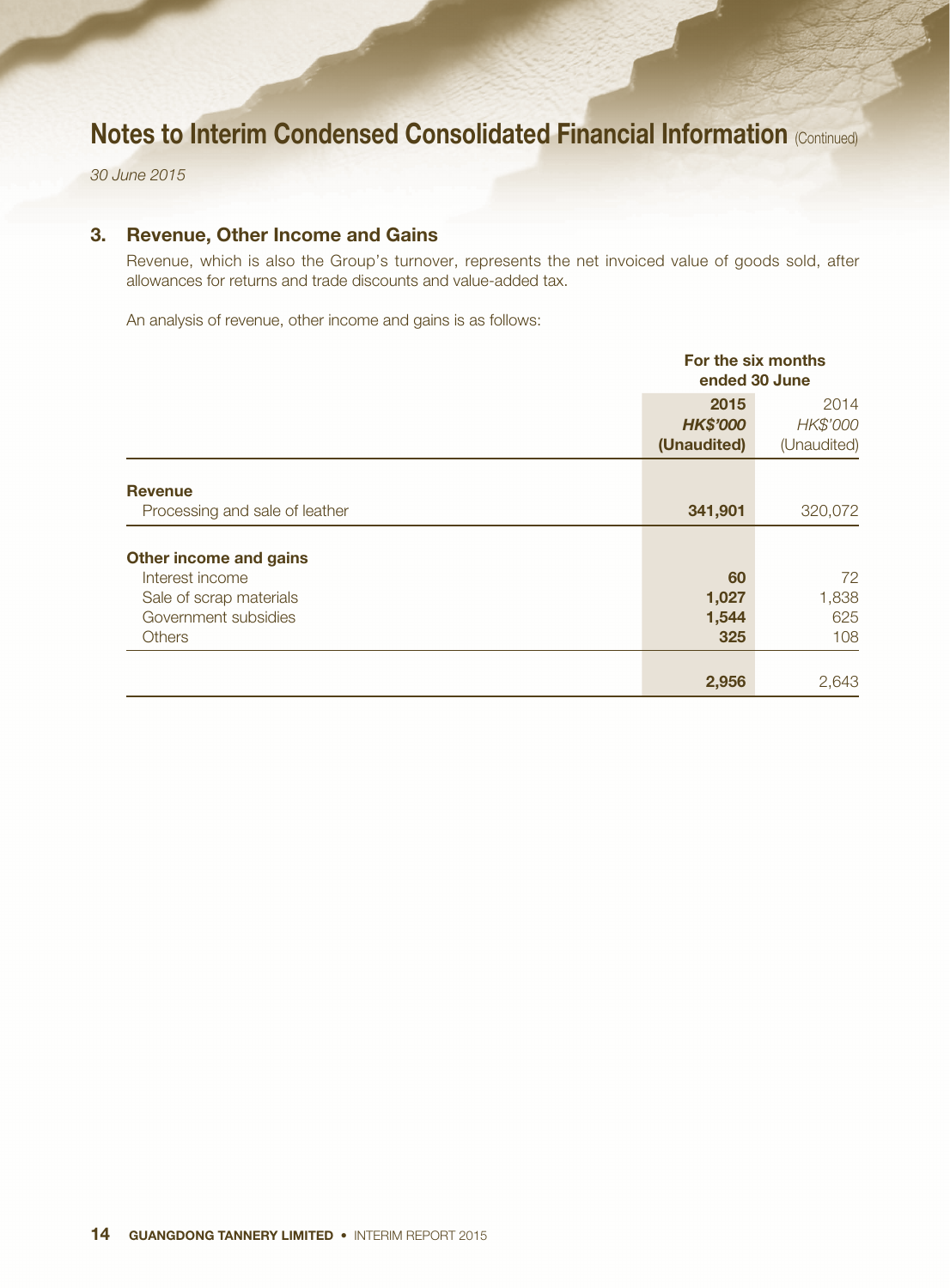*30 June 2015*

### 4. Profit/(Loss) Before Tax

The Group's profit/(loss) before tax is arrived at after charging/(crediting):

|                                                                                                                                                                | For the six months<br>ended 30 June         |                                         |  |
|----------------------------------------------------------------------------------------------------------------------------------------------------------------|---------------------------------------------|-----------------------------------------|--|
|                                                                                                                                                                | 2015<br><b>HK\$'000</b><br>(Unaudited)      | 2014<br>HK\$'000<br>(Unaudited)         |  |
| Cost of inventories sold<br>Depreciation<br>Foreign exchange differences, net<br>Interest on:<br><b>Bank loans</b><br>Loans from the immediate holding company | 335,298<br>5,535<br>3,159<br>2,857<br>2,018 | 303,036<br>5,190<br>582<br>710<br>2,006 |  |
|                                                                                                                                                                | 4,875                                       | 2,716                                   |  |
| Reversal of provision for inventories<br>Write-back of impairment for trade and bills receivables                                                              | (1,032)                                     | (2, 222)<br>(632)                       |  |

### 5. Income Tax

No provision for Hong Kong profits tax has been made as the Group did not generate any assessable profits arising in Hong Kong during the period (six months ended 30 June 2014: Nil). Taxes on profits assessable in Mainland China have been calculated at the rates of tax prevailing in Mainland China in which the Group operates.

|                                          | For the six months<br>ended 30 June |             |  |
|------------------------------------------|-------------------------------------|-------------|--|
|                                          | 2015                                | 2014        |  |
|                                          | <b>HK\$'000</b>                     | HK\$'000    |  |
|                                          | (Unaudited)                         | (Unaudited) |  |
| Current - Mainland China                 |                                     |             |  |
| Charge for the period                    |                                     | 1,535       |  |
| Overprovision in prior years             | (363)                               |             |  |
| Total tax charge/(credit) for the period | (363)                               | 1,535       |  |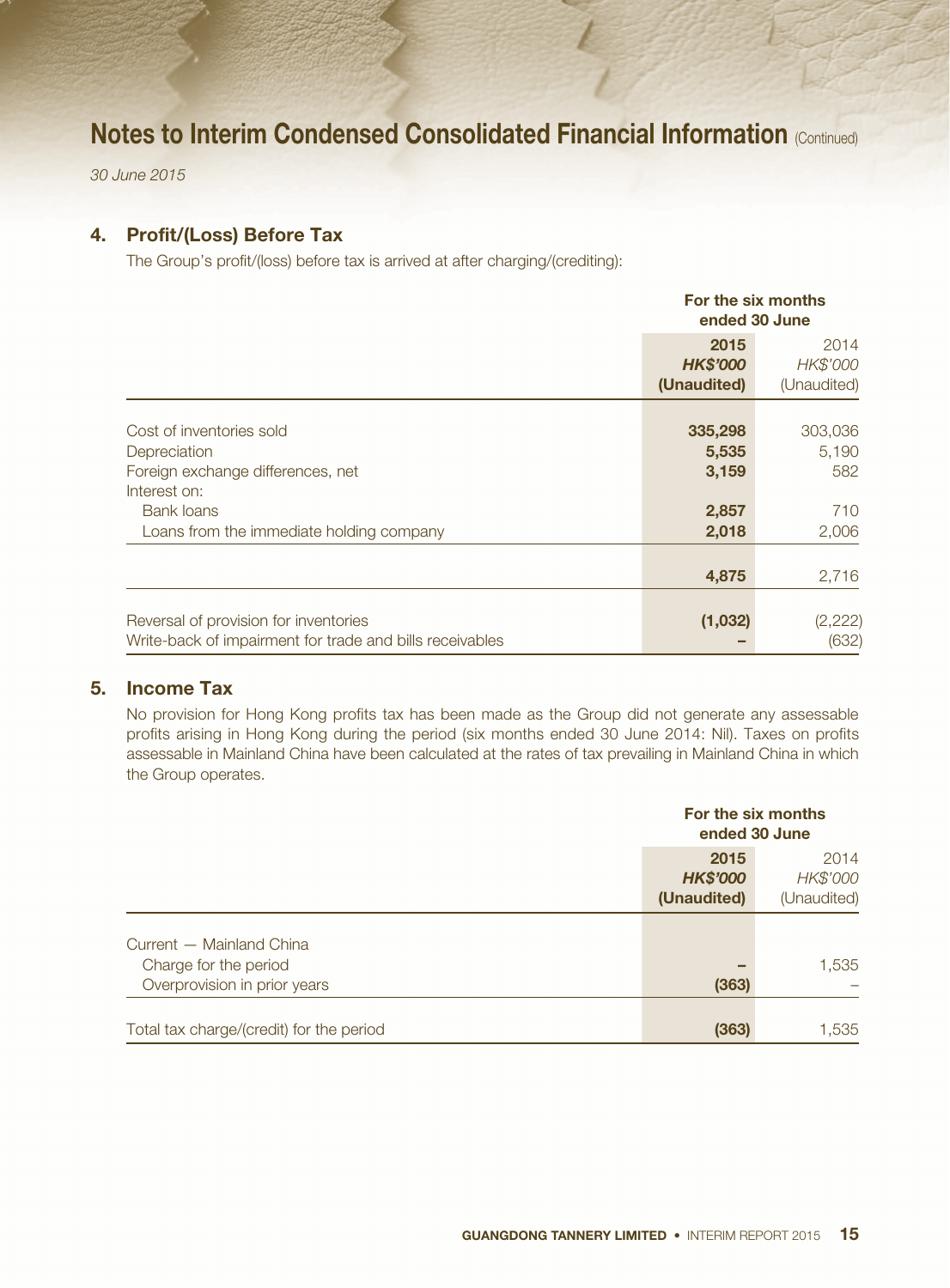*30 June 2015*

### 6. Earnings/(Loss) Per Share

The calculation of basic earnings/(loss) per share amounts is based on the profit/(loss) for the period and the weighted average number of ordinary shares in issue during the period.

The calculation of diluted loss per share amounts for the period ended 30 June 2015 is based on the loss for the period. The weighted average number of ordinary shares used in the calculation is the number of ordinary shares in issue during that period, as used in the basic loss per share calculation and the weighted average number of ordinary shares assumed to have been issued at no consideration on the deemed exercise of all dilutive potential share options into ordinary shares.

No adjustment has been made to the basic earnings per share amount presented for the period ended 30 June 2014 in the calculation of diluted earnings per share as no dilutive events existed for the exercise of share options.

The calculations of basic and diluted earnings/(loss) per share are based on:

|                                                                                                                                                                                                                                        | For the six months<br>ended 30 June                            |                                 |  |
|----------------------------------------------------------------------------------------------------------------------------------------------------------------------------------------------------------------------------------------|----------------------------------------------------------------|---------------------------------|--|
|                                                                                                                                                                                                                                        | 2015<br><b>HK\$'000</b><br>(Unaudited)                         | 2014<br>HK\$'000<br>(Unaudited) |  |
| <b>Earnings/(loss)</b><br>Profit/(loss) for the period, used in the basic and diluted<br>earnings/(loss) per share calculations                                                                                                        | (13, 126)                                                      | 2,079                           |  |
|                                                                                                                                                                                                                                        | <b>Number of shares</b><br>For the six months<br>ended 30 June |                                 |  |
|                                                                                                                                                                                                                                        | 2015<br>(Unaudited)                                            | 2014<br>(Unaudited)             |  |
| <b>Shares</b><br>Weighted average number of ordinary shares in issue during<br>the period used in the basic earnings/(loss) per share calculation<br>Effect of dilution - weighted average number of ordinary shares:<br>Share options | 538,019,000<br>633,346                                         | 538,019,000                     |  |
| Weighted average number of ordinary shares used in the<br>diluted earnings/(loss) per share calculation                                                                                                                                | 538,652,346                                                    | 538,019,000                     |  |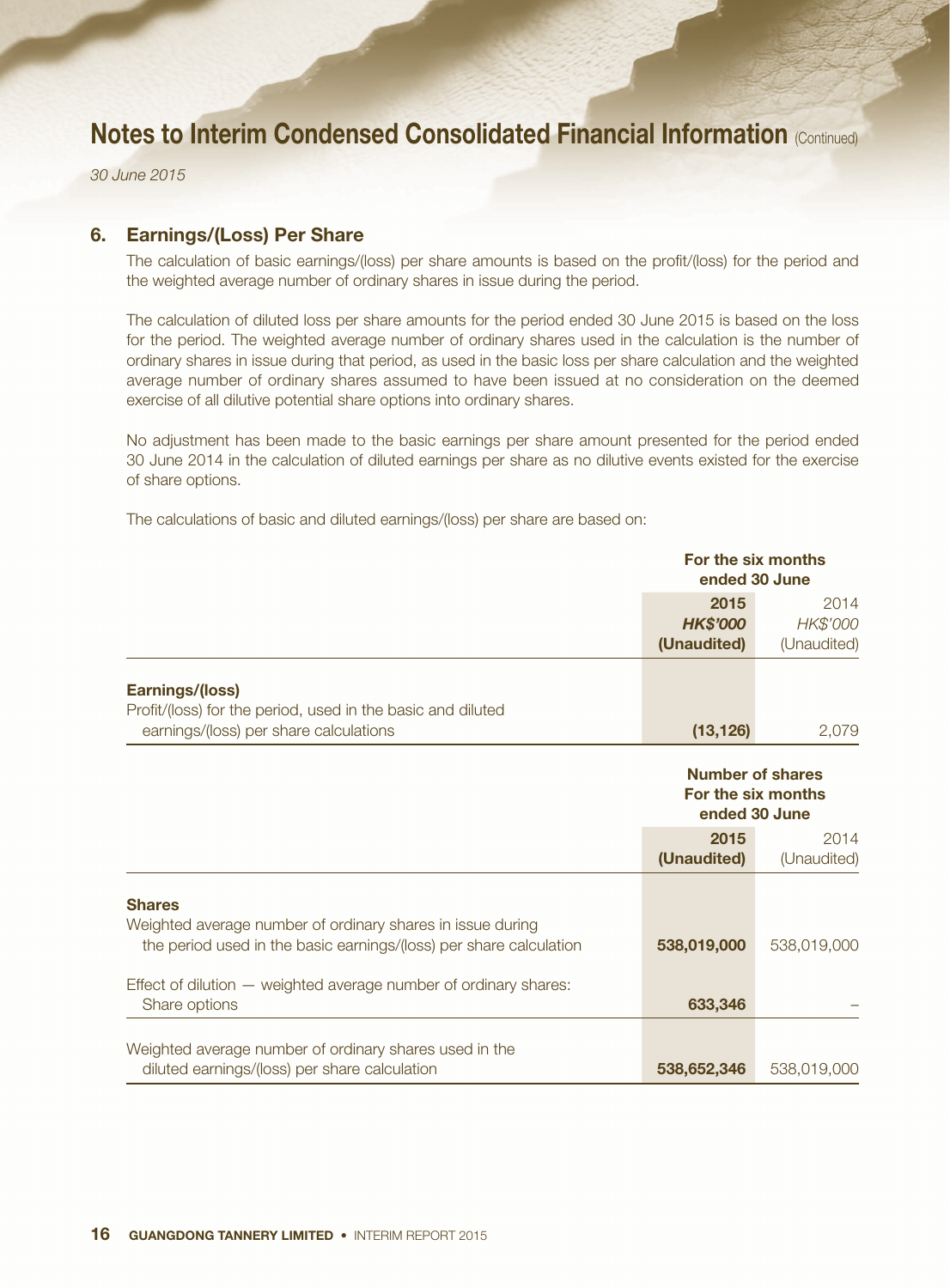*30 June 2015*

### 7. Dividend

The Board has resolved not to declare the payment of an interim dividend for the six months ended 30 June 2015 (six months ended 30 June 2014: Nil).

#### 8. Receivables, Prepayments and Deposits

As at 30 June 2015, included in the Group's receivables, prepayments and deposits are trade and bills receivables with a net balance of HK\$202,448,000 (31 December 2014: HK\$275,240,000).

The Group's trading terms with customers are mainly on credit, except for new customers, where payment in advance is normally required. Invoices are normally payable within 30 days of issuance, except for certain well-established customers, where the terms are extended to two to three months. Each customer has a maximum credit limit. The Group seeks to maintain tight control over its outstanding receivables in order to minimise credit risk. Overdue balances are reviewed regularly by senior management. In view of the aforementioned and the fact that the Group's trade receivables relate to a large number of diversified customers, there is no significant concentration of credit risk. The Group does not hold any collateral or other credit enhancement over its trade receivable balances. Trade receivables are non-interest-bearing.

An aged analysis of the Group's trade and bills receivables as at the end of reporting period, based on the settlement due date, is as follows:

|                    | 30 June         | 31 December |
|--------------------|-----------------|-------------|
|                    | 2015            | 2014        |
|                    | <b>HK\$'000</b> | HK\$'000    |
|                    | (Unaudited)     | (Audited)   |
|                    |                 |             |
| Current            | 202,352         | 275,350     |
| Less than 3 months | 206             |             |
| 3 to 6 months      | -               |             |
| Over 6 months      | 73              | 73          |
|                    |                 |             |
|                    | 202,631         | 275,423     |
| Impairment         | (183)           | (183)       |
|                    |                 |             |
|                    | 202,448         | 275,240     |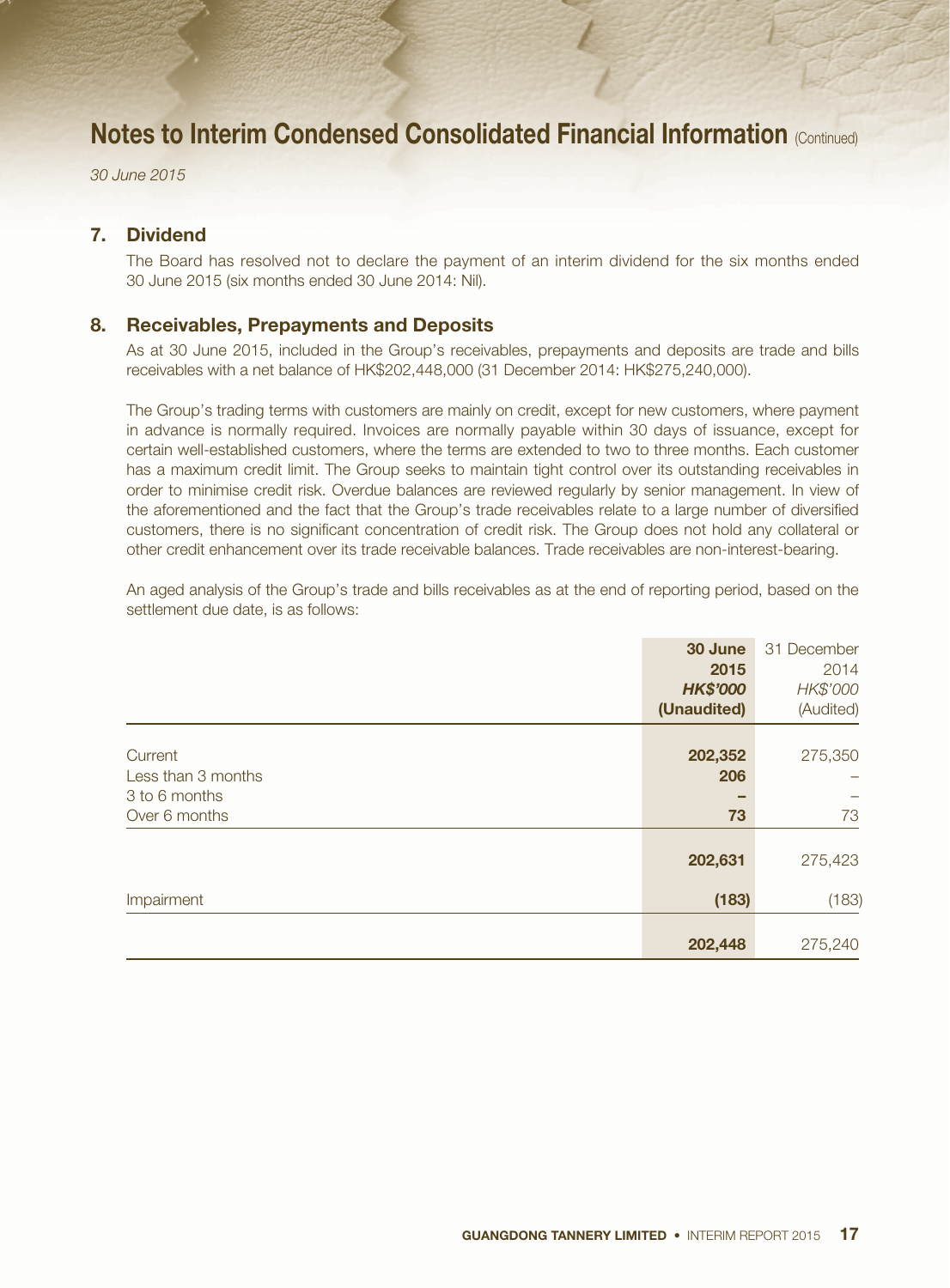*30 June 2015*

### 9. Trade Payables

An aged analysis of the Group's trade payables as at the end of reporting period, based on the date of receipt of goods, is as follows:

|                 | 30 June         | 31 December |
|-----------------|-----------------|-------------|
|                 | 2015            | 2014        |
|                 | <b>HK\$'000</b> | HK\$'000    |
|                 | (Unaudited)     | (Audited)   |
|                 |                 |             |
| Within 3 months | 45,599          | 66,526      |
| 3 to 6 months   | 23,362          | 26,956      |
| Over 6 months   | 7,961           | 4,236       |
|                 |                 |             |
|                 | 76,922          | 97,718      |

The trade payables of the Group are non-interest-bearing and are normally settled on terms of 60 to 90 days.

### 10. Interest-Bearing Bank and Other Borrowings

|                                                                             | 30 June 2015<br>(Unaudited)                        |                 | 31 December 2014<br>(Audited)    |                                             |          |                    |
|-----------------------------------------------------------------------------|----------------------------------------------------|-----------------|----------------------------------|---------------------------------------------|----------|--------------------|
|                                                                             | <b>Effective</b><br><b>interest</b><br>rate<br>(%) | <b>Maturity</b> | <b>Amount</b><br><b>HK\$'000</b> | <b>Effective</b><br>interest<br>rate<br>(%) | Maturity | Amount<br>HK\$'000 |
| <b>Current</b>                                                              |                                                    |                 |                                  |                                             |          |                    |
| Trust receipt loans, secured<br>Loans from the immediate                    | $2.90 - 2.98$                                      | 2015            | 97,239                           | $2.93 - 3.10$                               | 2015     | 135,838            |
| holding company (note 11)                                                   | 2.77                                               | 2015            | 54,600                           | $2.74 - 2.88$                               | 2015     | 142,379            |
|                                                                             |                                                    |                 | 151,839                          |                                             |          | 278,217            |
| <b>Non-Current</b><br>Loans from the immediate<br>holding company (note 11) | $2.77 - 2.89$                                      | 2018            | 87,779                           |                                             |          |                    |

*Note:*

The Group's trust receipt loan facilities which are denominated in United States dollars and amounted to HK\$253,620,000 (31 December 2014: HK\$486,345,000) are secured by the pledge of certain of the Group's bank balances and supported by corporate guarantees executed by the Company. HK\$97,239,000 had been utilised at 30 June 2015 (31 December 2014: HK\$135,838,000).

Details of the pledge of assets are included in note 17 to the interim condensed consolidated financial information.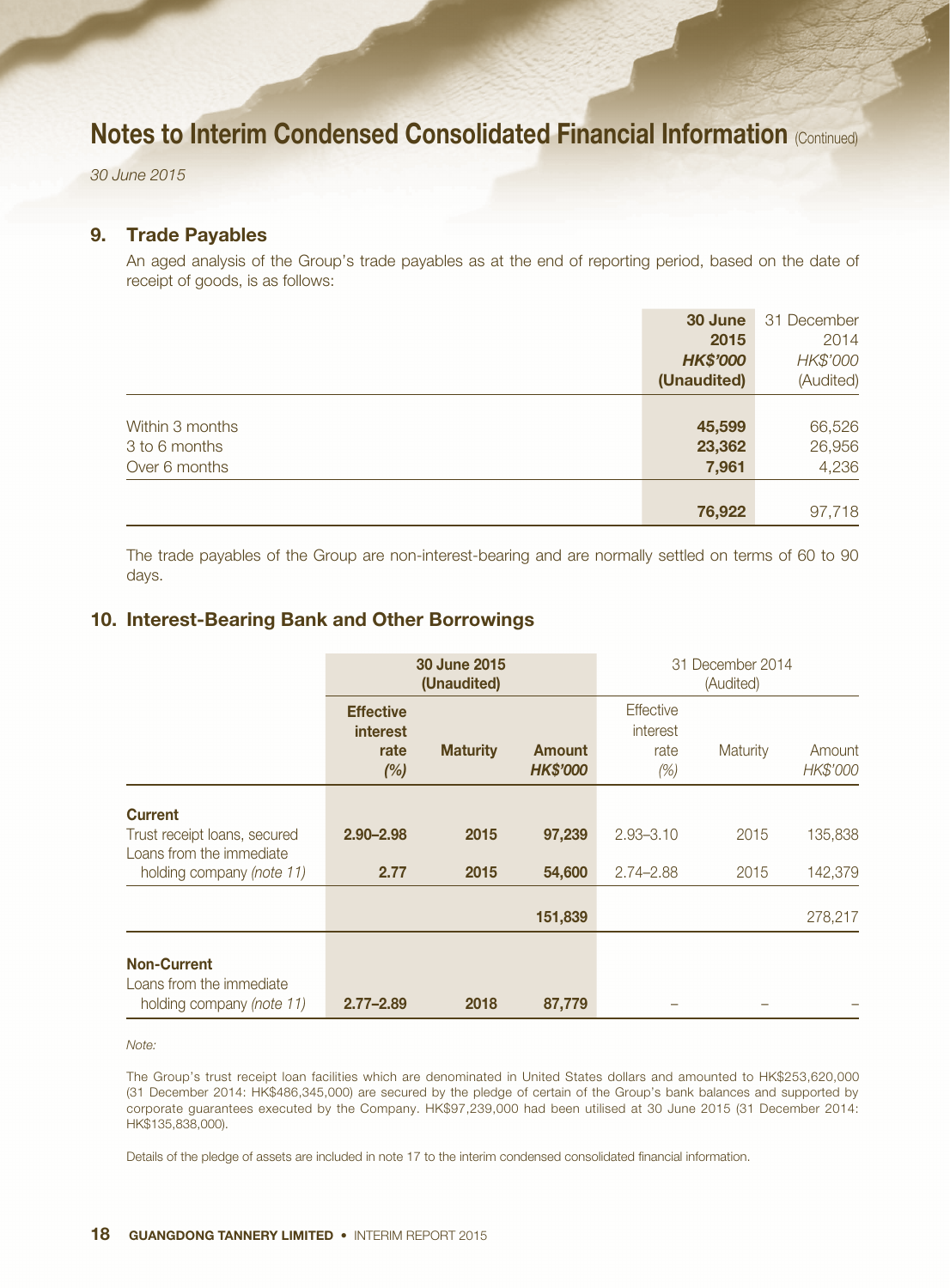*30 June 2015*

## 11. Loans from the Immediate Holding Company

The following table illustrates the loans from GDH Limited ("GDH"), the Company's immediate holding company:

|                    | 30 June         | 31 December |
|--------------------|-----------------|-------------|
|                    | 2015            | 2014        |
|                    | <b>HK\$'000</b> | HK\$'000    |
| Notes              | (Unaudited)     | (Audited)   |
|                    |                 |             |
| <b>Current</b>     |                 |             |
| (a)                |                 | 22,779      |
| (b)                |                 | 65,000      |
| (C)                | 54,600          | 54,600      |
|                    |                 |             |
|                    | 54,600          | 142,379     |
|                    |                 |             |
| <b>Non-current</b> |                 |             |
| (a)                | 22,779          |             |
| (b)                | 65,000          |             |
|                    |                 |             |
|                    | 87,779          |             |
|                    |                 |             |
|                    | 142,379         | 142,379     |

*Notes:*

- (a) The balance represents an unsecured loan of US\$2,920,000 (31 December 2014: US\$2,920,000), which bears interest at 3-month LIBOR + 2.5% (31 December 2014: 3-month LIBOR + 2.5%) and is repayable on 31 July 2018 (31 December 2014: repayable on 31 July 2015).
- (b) The balance represents an unsecured loan of HK\$65,000,000 (31 December 2014: HK\$65,000,000), which bears interest at 3-month HIBOR + 2.5% (31 December 2014: 3-month HIBOR + 2.5%) and is repayable on 9 August 2018 (31 December 2014: repayable on 9 August 2015).
- (c) The balance represents an unsecured loan of US\$7,000,000 (31 December 2014: US\$7,000,000), which bears interest at 3-month LIBOR + 2.5% (31 December 2014: 3-month LIBOR + 2.5%) and is repayable on 30 December 2015 (31 December 2014: repayable on 30 December 2015).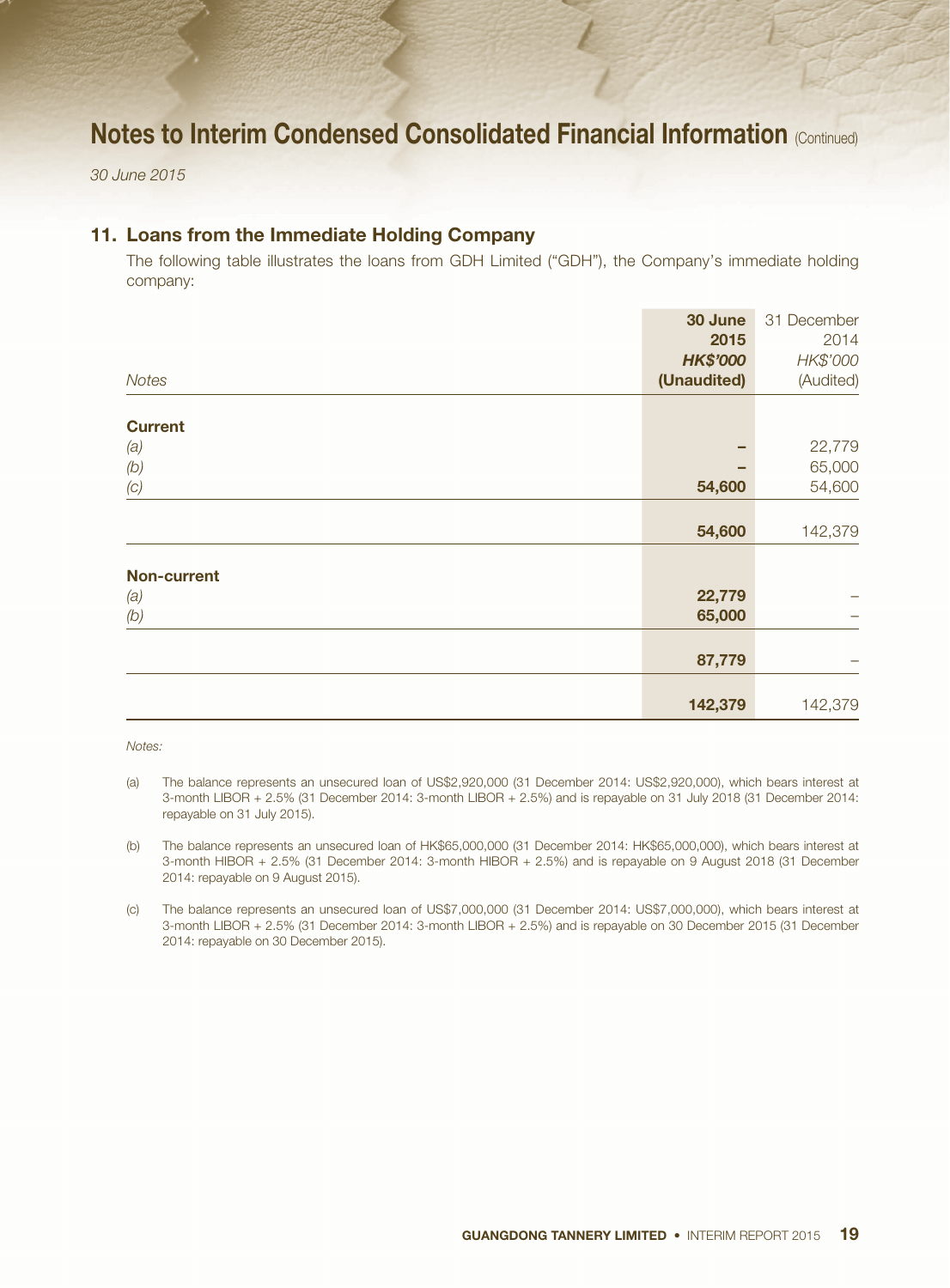*30 June 2015*

### 12. Share Capital

**Share** 

|                                                             | 30 June         | 31 December |
|-------------------------------------------------------------|-----------------|-------------|
|                                                             | 2015            | 2014        |
|                                                             | <b>HK\$'000</b> | HK\$'000    |
|                                                             | (Unaudited)     | (Audited)   |
|                                                             |                 |             |
| Issued and fully paid:                                      |                 |             |
| 538,019,000 (31 December 2014: 538,019,000) ordinary shares | 75,032          | 75,032      |

#### Share Option Scheme

On 24 November 2008, the Company adopted a share option scheme (the "2008 Scheme").

The purpose of the 2008 Scheme is to provide incentives to selected employees, officers and directors who contribute to the Group and to provide the Company with a flexible means of retaining, incentivising, rewarding, remunerating, compensating and/or providing benefits to such employees, officers and directors or to serve such other purposes as the board of directors of the Company may approve from time to time. Eligible persons of the 2008 Scheme include the employees, officers or directors of the members of the Group. The 2008 Scheme, unless otherwise terminated or amended, will remain in force for 10 years from 24 November 2008.

As at 30 June 2015, there were 2,634,000 share options outstanding under the 2008 Scheme. The exercise in full of the outstanding share options would, under the present capital structure of the Company, result in the issue of 2,634,000 additional ordinary shares of the Company and additional share capital of HK\$1,146,000 (before issue expenses).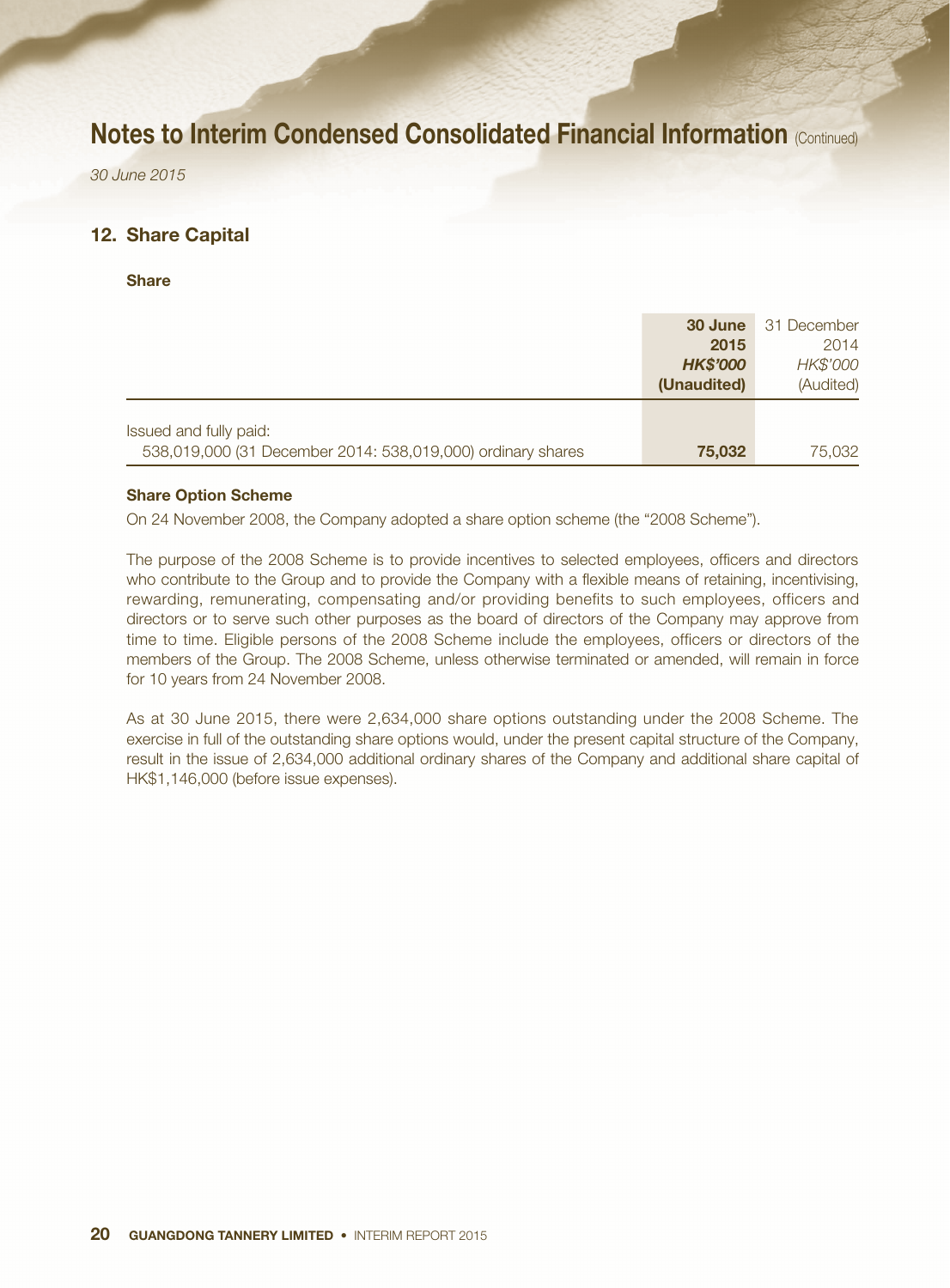*30 June 2015*

### 13. Reserves

The amounts of the Group's reserves and the movements therein for the current and prior periods are presented in the unaudited interim condensed consolidated statement of changes in equity.

(a) The general reserve fund of the Group is an undistributable reserve and may not be treated as realised profits.

On 25 November 1996, a court confirming the reduction of the share premium account by HK\$133,349,000 was registered by the Registrar of Companies in Hong Kong and the credit arising therefrom was transferred to the general reserve fund against which goodwill arising on the acquisition of a subsidiary was eliminated in the consolidated financial statements. In the year ended 31 December 2002, there was a release of goodwill of HK\$133,349,000 in respect of impairment of an investment in a subsidiary relating to the goodwill arising from acquisition of that subsidiary in 1996.

Pursuant to a special resolution passed in the Group's extraordinary general meeting held on 23 January 1998 and confirmed by the Order of the High Court of the Hong Kong Special Administrative Region of the PRC (the "Court") dated 2 March 1998, the share premium account was reduced by the amount of HK\$34,397,000 and, as undertaken by the Group, a general reserve fund was credited in the books of accounts of the Group in the same amount for the purpose of setting off, in the consolidated financial statements of the Group and its subsidiaries, goodwill arising on consolidation in 1997. In 2000 and 2001, there was a release of goodwill of HK\$12,478,000 and HK\$21,919,000, respectively, in respect of impairment of investments in subsidiaries relating to the goodwill arising from the acquisition of the subsidiaries in 1997.

(b) On 1 February 2011, a special resolution was passed by the shareholders of the Company for approving the reduction in share premium of the Company (the "Share Premium Reduction"). The purpose of the Share Premium Reduction is to reduce the credit standing to the share premium account of the Company to the extent of HK\$393,345,845 and to apply the credit arising from such reduction to eliminate the accumulated losses of the Company by the same amount.

On 22 March 2011, the Court made an order (the "Order") confirming the Share Premium Reduction. An office copy of the Order was registered with the Registrar of the Companies on 29 March 2011 (the "Effective Date") in accordance with Section 61 of the Companies Ordinance. Accordingly, the Share Premium Reduction became effective immediately following the registration of the Order of the Court and the accumulated losses of the Company of HK\$393,345,845 were eliminated against the Company's share premium account.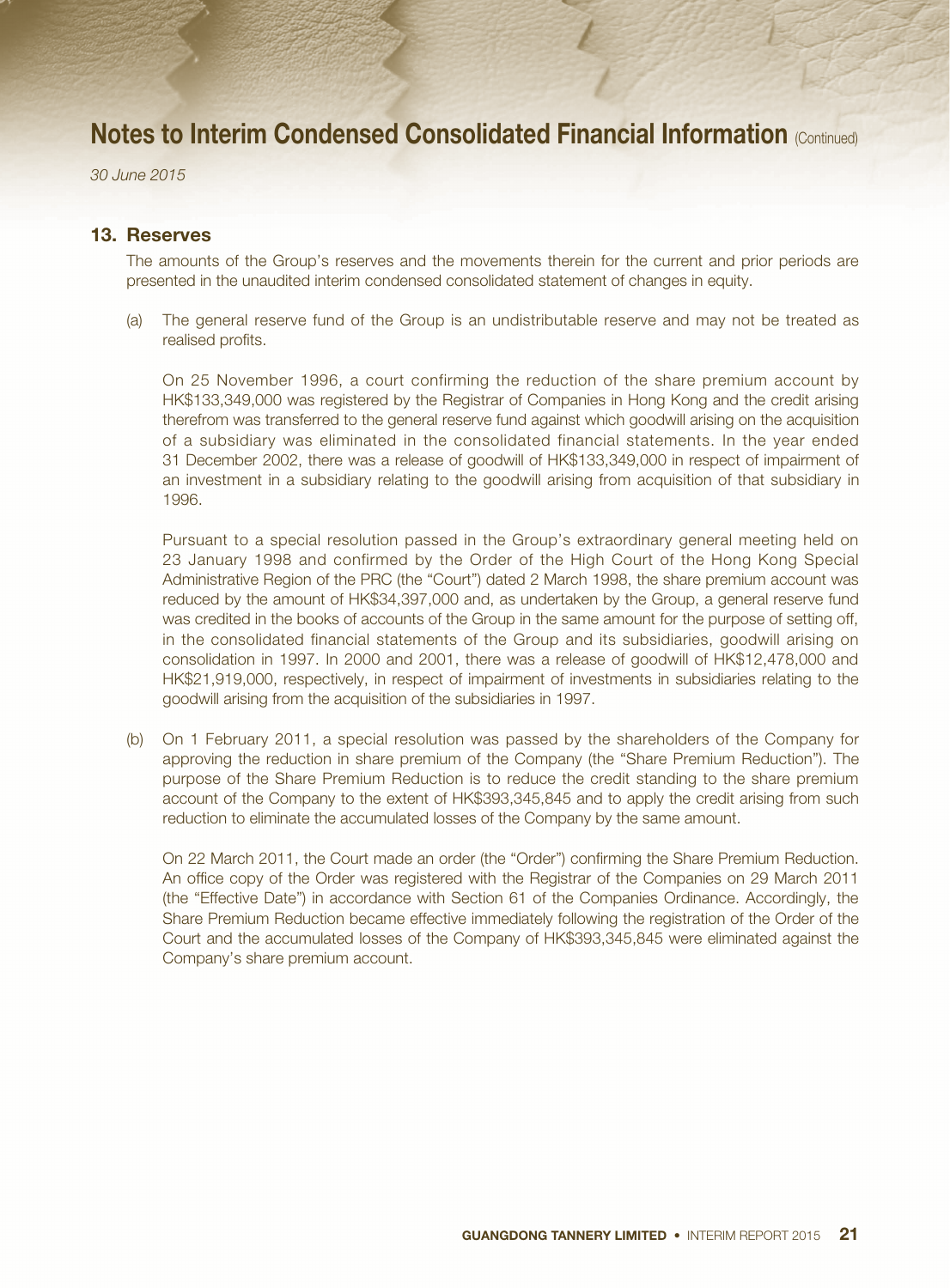*30 June 2015*

#### 13. Reserves (Continued)

(b) (Continued)

In connection with the application for the Share Premium Reduction (the "Application"), the Company undertakes that in the event of the Company making any future recoveries of the assets identified in the Application for which provision for impairment in value or amortisation was made in the accounts of the Company between 31 December 2000 and 30 June 2010 (the "Assets"), beyond their written down values in the Company's accounts as at 30 June 2010, all such recoveries beyond that written down values up to an amount of HK\$150,345,170 (the "Limit"), will be credited to a special capital reserve in the accounting records of the Company (the "Special Capital Reserve") and that so long as there shall remain outstanding any debt of or claim against the Company which, if the Effective Date was the date of the commencement of the winding up of the Company, would be admissible to proof in such winding up and the persons entitled to the benefit of such debts or claims shall not have agreed otherwise, such reserve shall not be treated as realised profits for the purposes of ss291, 297 and 299 of the new Companies Ordinance (Cap. 622 of the Laws of Hong Kong) and shall (for so long as the Company shall remain a listed company) be treated as an undistributable reserve of the Company for the purposes of ss290 and 298 of the new Companies Ordinance (Cap. 622 of the Laws of Hong Kong), or any statutory re-enactments or modifications thereof provided that:

- (1) the Company shall be at liberty to apply the Special Capital Reserve for the same purposes as a share premium account may be applied;
- (2) the Limit in respect of the Special Capital Reserve may be reduced by the amount of any increase, after the Effective Date, in the amount standing to the credit of the share premium account of the Company as the result of the paying up of shares by the receipt of new consideration or the capitalisation of distributable profits;
- (3) the Limit in respect of the Special Capital Reserve may be reduced upon the disposal or other realisation, after the Effective Date, of the Assets by the amount of the impairment in value and amortisation made in relation to such asset as at 30 June 2010 less such amount (if any) as is credited to the Special Capital Reserve as a result of such disposal or realisation; and
- (4) in the event that the amount standing to the credit of the Special Capital Reserve exceeds the Limit thereof after any reduction of such Limit pursuant to provisions (2) and/or (3) above, the Company shall be at liberty to transfer the amount of any such excess to the general reserves of the Company and the same shall become available for distribution.

During the six months ended 30 June 2015, recovery of the Assets by way of release of provision was HK\$14,000. This resulted in a transfer of HK\$14,000 from accumulated losses to the Special Capital Reserve.

During the six months ended 30 June 2014, an additional provision for impairment of HK\$338,000 was made for the Assets. This resulted in a transfer of HK\$338,000 from Special Capital Reserve to the accumulated losses.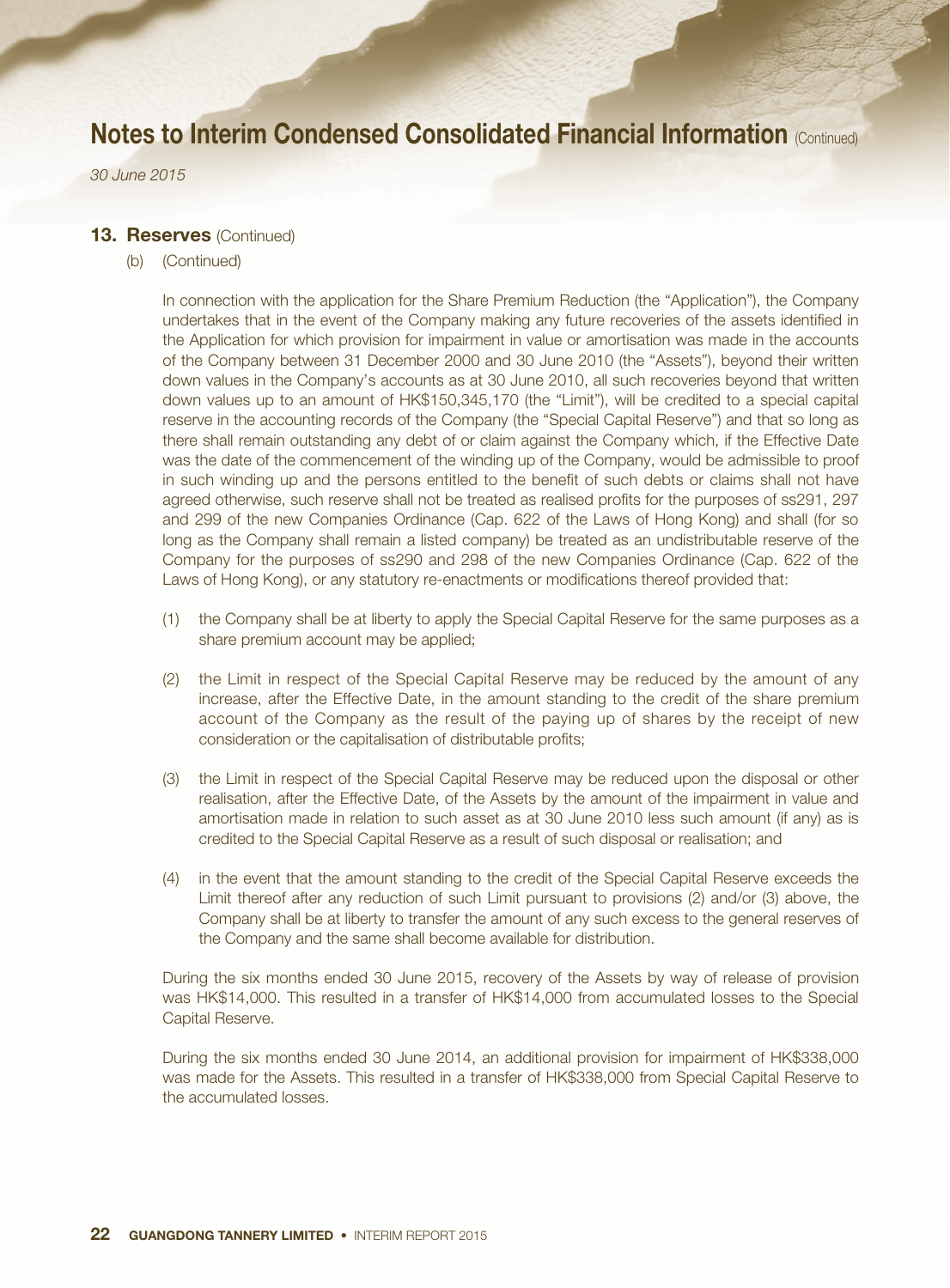*30 June 2015*

#### **13. Reserves (Continued)**

(b) (Continued)

The Limit as at 30 June 2015 was HK\$150,273,970 (31 December 2014: HK\$150,273,970) and the amount standing to the credit of the Group's Special Capital Reserve as at 30 June 2015 was HK\$3,280,000 (31 December 2014: HK\$3,266,000).

(c) In accordance with the transitional provisions set out in section 37 of Schedule 11 to the Hong Kong Companies Ordinance (Cap. 622), on 3 March 2014, any amount standing to the credit of the share premium account has become part of the Company's share capital.

### 14. Financial Instruments

The carrying amounts of each of the categories of financial instruments as at 30 June 2015 are as follows:

#### Financial assets

|                                                             | 30 June          | 31 December |
|-------------------------------------------------------------|------------------|-------------|
|                                                             | 2015             | 2014        |
|                                                             | <b>Loans and</b> | Loans and   |
|                                                             | receivables      | receivables |
|                                                             | <b>HK\$'000</b>  | HK\$'000    |
|                                                             | (Unaudited)      | (Audited)   |
|                                                             |                  |             |
| Trade and bills receivables                                 | 202,448          | 275,240     |
| Financial assets included in deposits and other receivables | 3,641            | 2,928       |
| Pledged bank balances                                       | 24,253           | 37,283      |
| Cash and bank balances                                      | 27,689           | 20,421      |

#### Financial Liabilities

|                                                               | 30 June          | 31 December    |
|---------------------------------------------------------------|------------------|----------------|
|                                                               | 2015             | 2014           |
|                                                               | <b>Financial</b> | Financial      |
|                                                               | liabilities at   | liabilities at |
|                                                               | amortised        | amortised      |
|                                                               | cost             | cost           |
|                                                               | <b>HK\$'000</b>  | HK\$'000       |
|                                                               | (Unaudited)      | (Audited)      |
|                                                               |                  |                |
| Trade payables                                                | 76,922           | 97,718         |
| Financial liabilities included in other payables and accruals | 29,071           | 16,034         |
| Interest-bearing bank borrowings                              | 97,239           | 135,838        |
| Due to a PRC joint venture partner                            | 1,131            | 1,131          |
| Loans from the immediate holding company                      | 142,379          | 142.379        |

The carrying amounts of the Group's financial assets and financial liabilities approximately their fair values.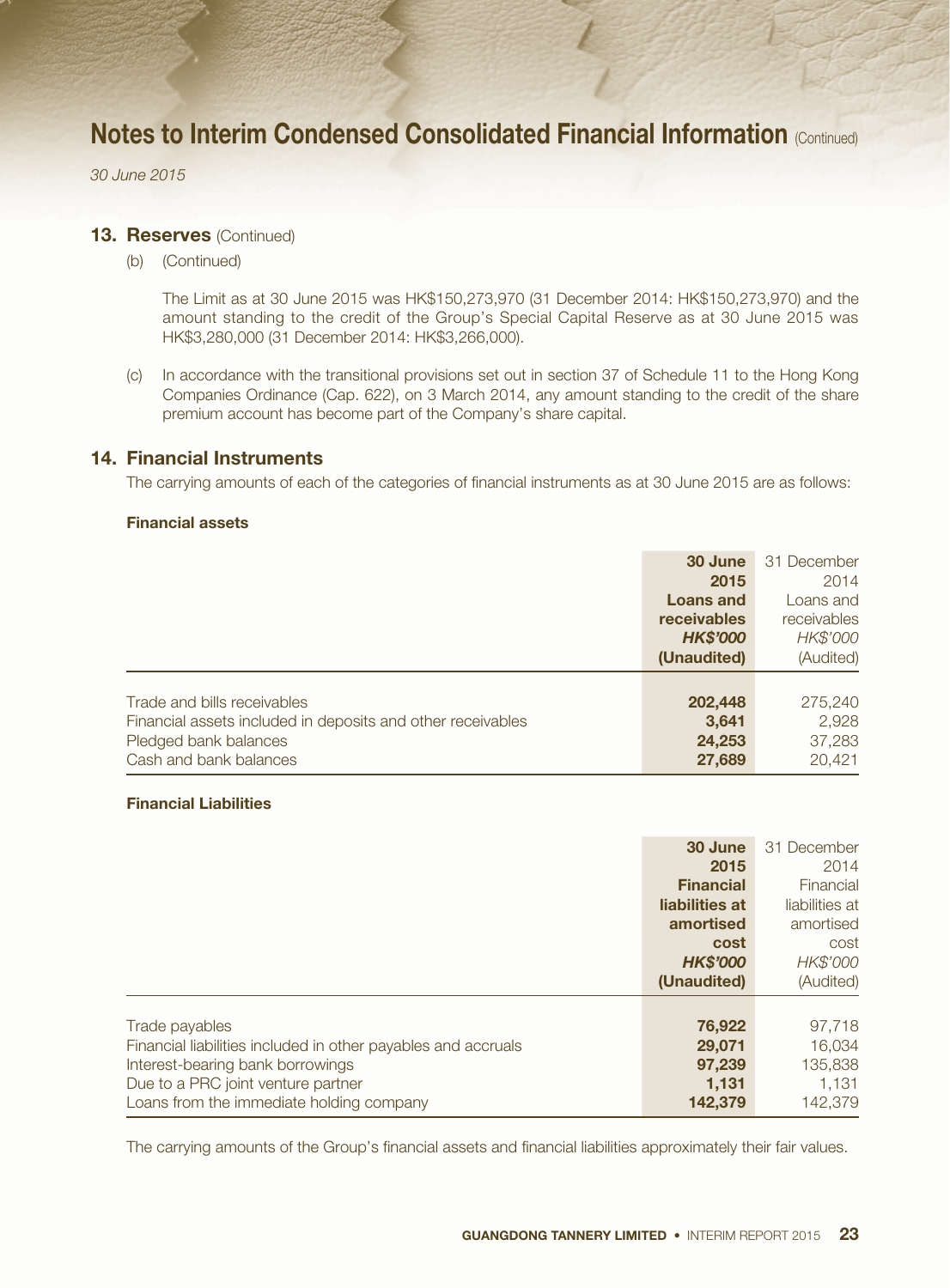*30 June 2015*

## 15. Commitments

|                                   | 30 June         | 31 December |
|-----------------------------------|-----------------|-------------|
|                                   | 2015            | 2014        |
|                                   | <b>HK\$'000</b> | HK\$'000    |
|                                   | (Unaudited)     | (Audited)   |
|                                   |                 |             |
| Contracted, but not provided for: |                 |             |
| Land and buildings                | 1,521           | 1,707       |
| Leasehold improvements            | 586             | 63          |
| Plant and machinery               | 4,838           | 8,101       |
|                                   |                 |             |
|                                   | 6,945           | 9,871       |

## 16. Related Party Transactions

### (a) Transactions with related parties

In addition to the transactions and balances detailed elsewhere in these unaudited interim condensed consolidated financial information, the Group had the following material transactions with related parties during the period:

|                                                       |              | For the six months<br>ended 30 June    |                                 |  |
|-------------------------------------------------------|--------------|----------------------------------------|---------------------------------|--|
|                                                       | <b>Notes</b> | 2015<br><b>HK\$'000</b><br>(Unaudited) | 2014<br>HK\$'000<br>(Unaudited) |  |
|                                                       |              |                                        |                                 |  |
| Office rental paid to a fellow subsidiary             | (i)          | 246                                    | 231                             |  |
| Interest expense to the immediate holding company     | (ii)         | 2,018                                  | 2,006                           |  |
| Computer system maintenance service fees paid to the  |              |                                        |                                 |  |
| immediate holding company                             | (iii)        | 67                                     |                                 |  |
| Electronic document maintenance service fees and data |              |                                        |                                 |  |
| record cost paid to the immediate holding company     | (iv)         | 58                                     |                                 |  |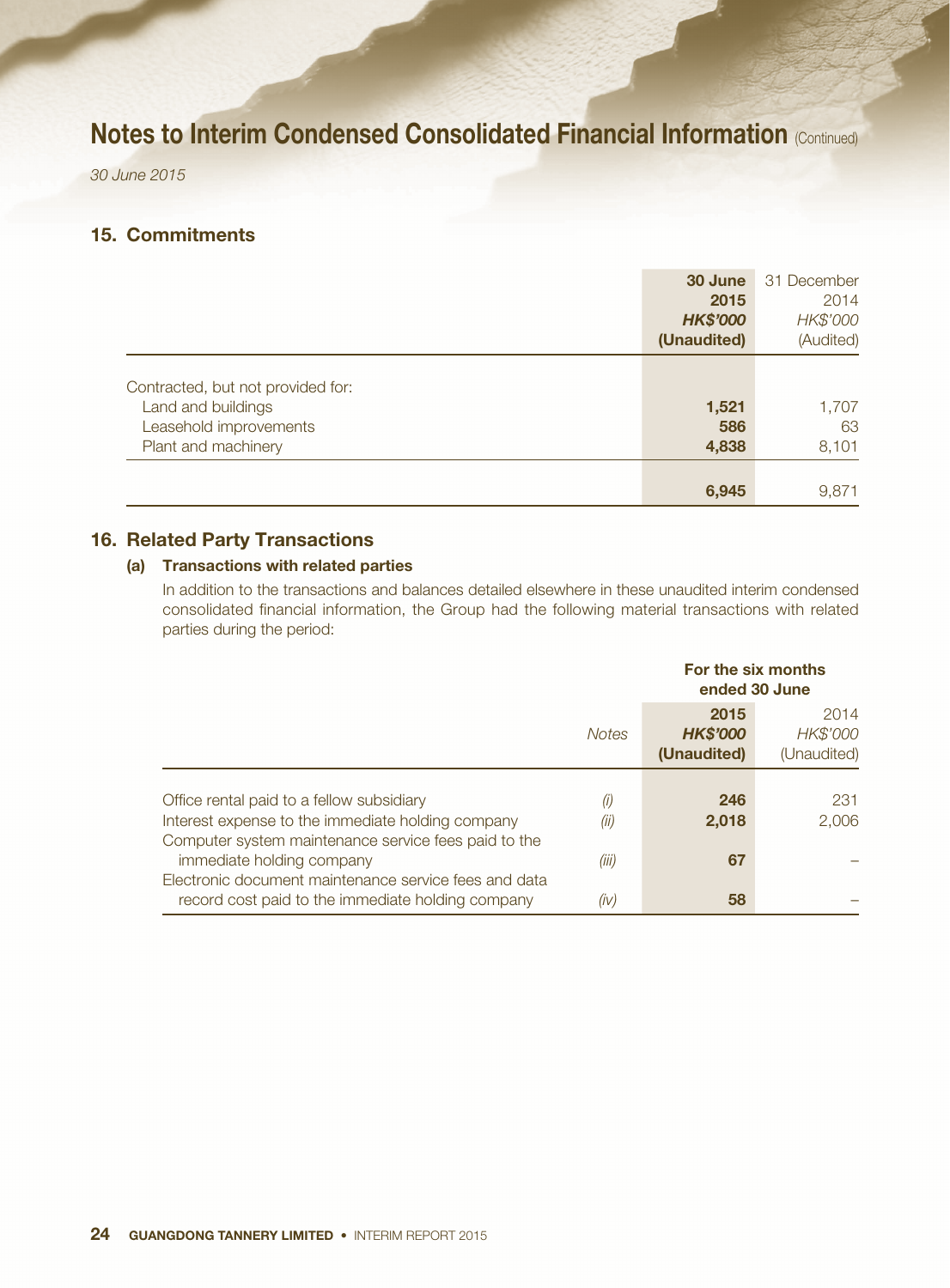*30 June 2015*

### **16. Related Party Transactions (Continued)**

#### (a) Transactions with related parties (Continued)

#### *Notes:*

- (i) The office rental was charged by a fellow subsidiary at HK\$40,960 per month during the period from 1 January 2015 to 30 June 2015 (period from 1 January 2014 to 5 February 2014: HK\$28,800 per month; period from 6 February 2014 to 30 June 2014: HK\$40,960 per month) in accordance with the terms of the rental agreement between the Group and a fellow subsidiary. As at 30 June 2015, the Group had a rental deposit of HK\$138,786 (31 December 2014: HK\$138,786) with a fellow subsidiary.
- (ii) The interest expense paid to the immediate holding company arose from the loans advanced from GDH. Further details of the loans, including the terms, are disclosed in note 11 to the financial statements.
- (iii) The immediate holding company charged computer system maintenance service fees at HK\$11,100 per month for the period ended 30 June 2015 (six months ended 30 June 2014: Nil) for the computer system used by the Group.
- (iv) The immediate holding company charged electronic document maintenance service fees and data record cost at HK\$9,675 per month for the period ended 30 June 2015 (six months ended 30 June 2014: Nil) for the services used by the Group.

#### (b) Commitments with related parties

On 29 November 2013, the Company entered into a three-year office rental agreement commencing 6 February 2014 and ending 5 February 2017 with Global Head Developments Limited, a fellow subsidiary of the Company. The total operating lease commitments due within one year and in the second to fifth years as at 30 June 2015 were approximately HK\$492,000 and HK\$294,000, respectively (31 December 2014: HK\$492,000 and HK\$540,000, respectively).

#### (c) Outstanding balances with related parties

Details of the loans from the immediate holding company as at the end of the reporting period are included in note 11 to the condensed consolidated financial information.

#### (d) Compensation of key management personnel of the Group

|                                                                                                        | For the six months<br>ended 30 June    |                                 |
|--------------------------------------------------------------------------------------------------------|----------------------------------------|---------------------------------|
|                                                                                                        | 2015<br><b>HK\$'000</b><br>(Unaudited) | 2014<br>HK\$'000<br>(Unaudited) |
| Short term employee benefits<br>Post-employment benefits<br>Forfeiture of equity-settled share options | 671<br>149<br>(298)                    | 1,165<br>144<br>(147)           |
| Total compensation paid to key management personnel                                                    | 522                                    | 1,162                           |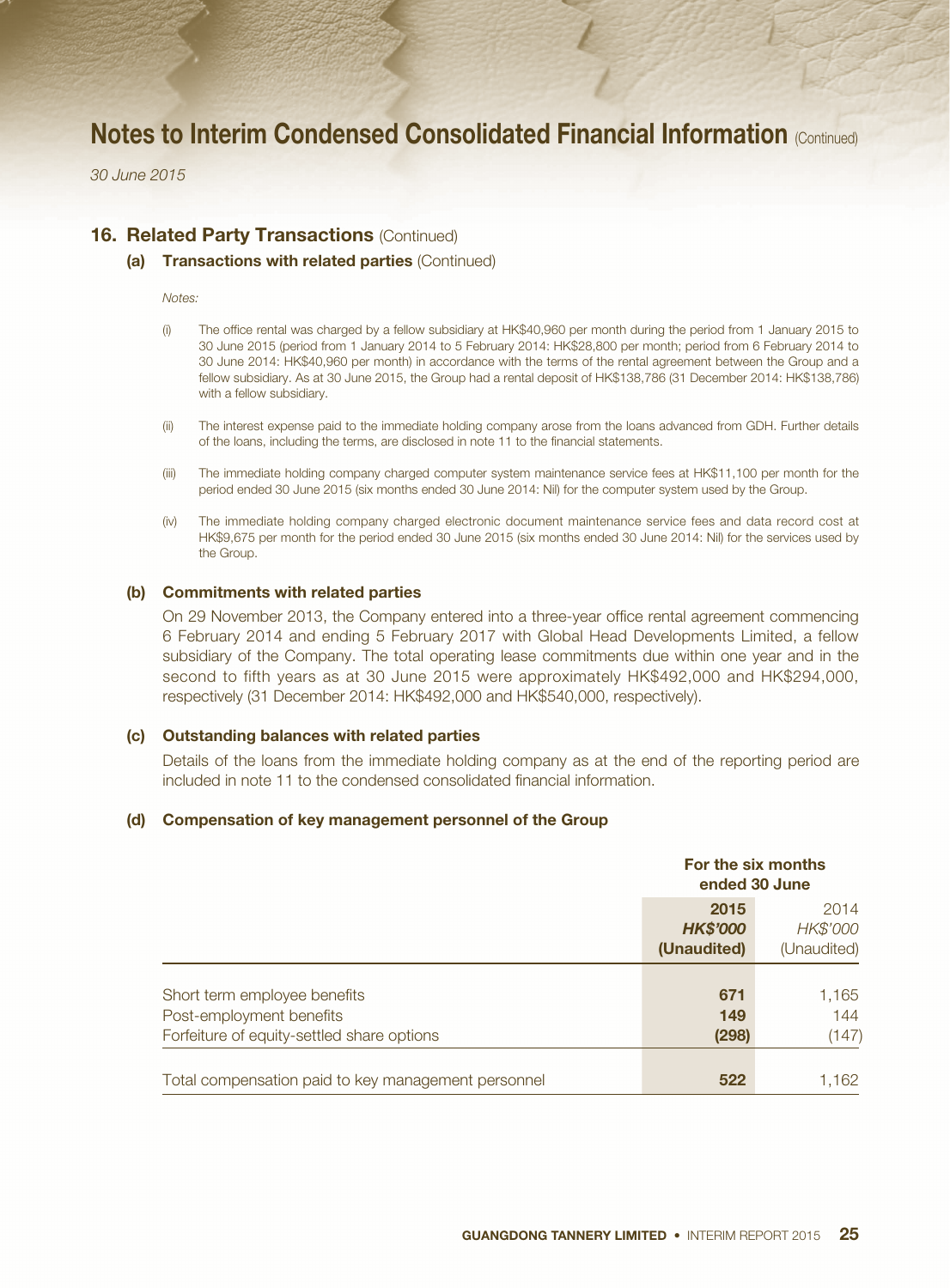*30 June 2015*

## 17. Pledge of Assets

As at 30 June 2015, assets of the Group pledged to banks to secure general banking facilities granted to the Group were as follows:

|                      |                 | <b>30 June</b> 31 December |
|----------------------|-----------------|----------------------------|
|                      | 2015            | 2014                       |
|                      | <b>HK\$'000</b> | HK\$'000                   |
|                      | (Unaudited)     | (Audited)                  |
|                      |                 |                            |
| <b>Bank balances</b> | 24,253          | 37,283                     |

## 18. Approval of the Interim Financial Information

These unaudited interim condensed consolidated financial information were approved and authorised for issue by the Board on 26 August 2015.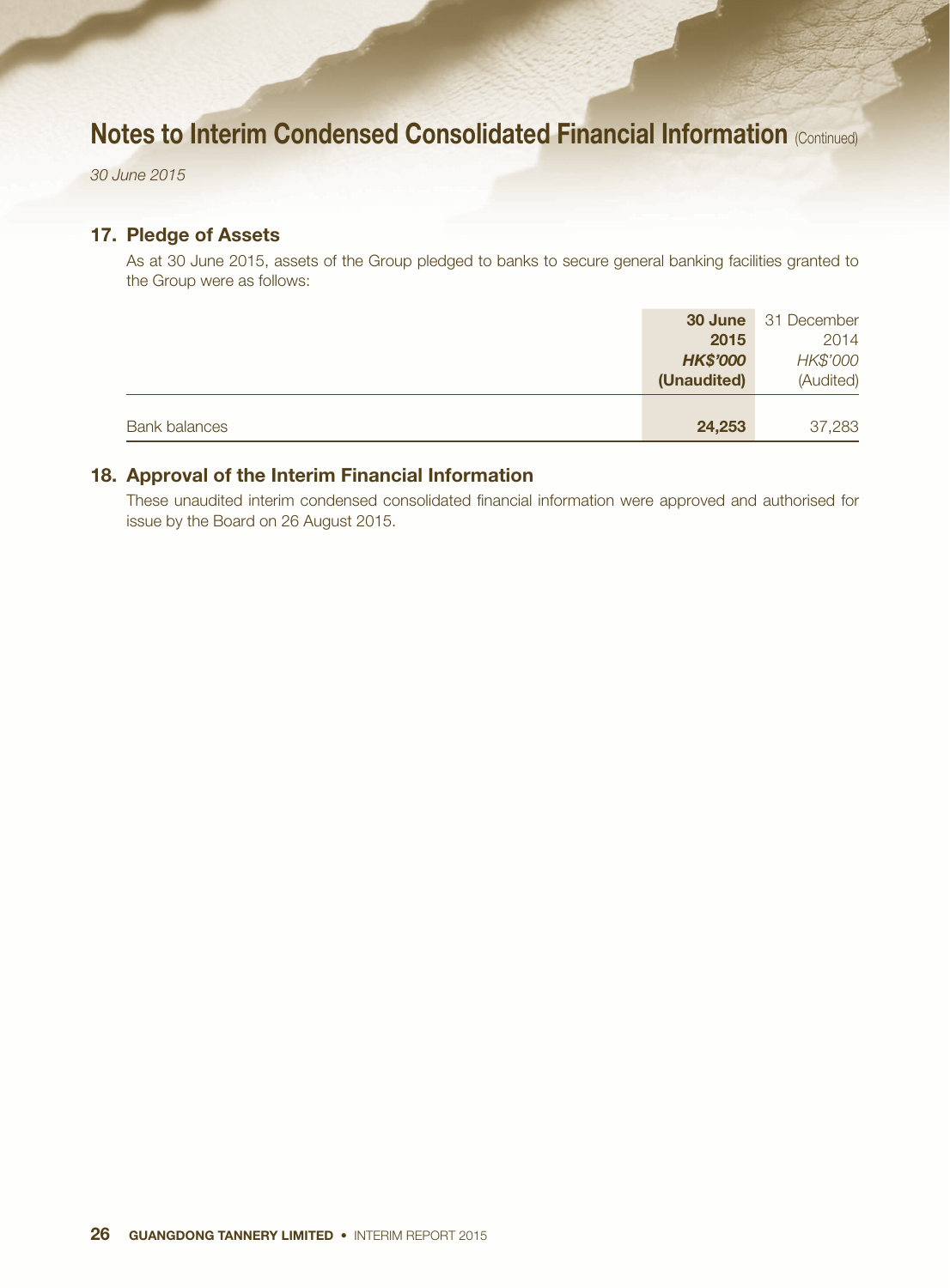# Directors' Interests and Short Positions in Securities

As at 30 June 2015, the interests and short positions of the Directors and the chief executive of the Company in the shares, underlying shares and debentures of the Company and its associated corporations (within the meaning of Part XV of the Securities and Futures Ordinance (the "SFO")) which were required to be (i) notified to the Company and The Stock Exchange of Hong Kong Limited (the "Hong Kong Stock Exchange") pursuant to Divisions 7 and 8 of Part XV of the SFO (including interests and short positions which the Directors and the chief executive were taken or deemed to have under such provisions of the SFO); (ii) entered in the register kept by the Company pursuant to section 352 of the SFO; or (iii) notified to the Company and the Hong Kong Stock Exchange pursuant to the Model Code for Securities Transactions by Directors of Listed Issuers (the "Model Code") as set out in Appendix 10 to the Rules Governing the Listing of Securities on the Hong Kong Stock Exchange (the "Listing Rules"), were as follows:

### (I) Interests and Short Positions in the Company

### (1) Interests in ordinary shares

| <b>Name of Director</b>  | Capacity/<br>nature of<br><b>interests</b> | Number of<br>ordinary<br>shares held | Long/short<br>position | <b>Approximate</b><br>percentage of<br>interests held<br>(Note) |
|--------------------------|--------------------------------------------|--------------------------------------|------------------------|-----------------------------------------------------------------|
| Sun Jun                  | Personal                                   | 40,000                               | Long position          | 0.007%                                                          |
| Liu Bing                 | Personal                                   | 10,000                               | Long position          | 0.002%                                                          |
| Ho Lam Lai Ping, Theresa | Personal                                   | 200,000                              | Long position          | 0.037%                                                          |
| Fung Lak                 | Personal                                   | 1,380,000                            | Long position          | 0.256%                                                          |
| Choi Kam Fai, Thomas     | Personal                                   | 60,000                               | Long position          | 0.011%                                                          |

*Note:* The approximate percentage of interests held was calculated on the basis of 538,019,000 ordinary shares of the Company in issue as at 30 June 2015.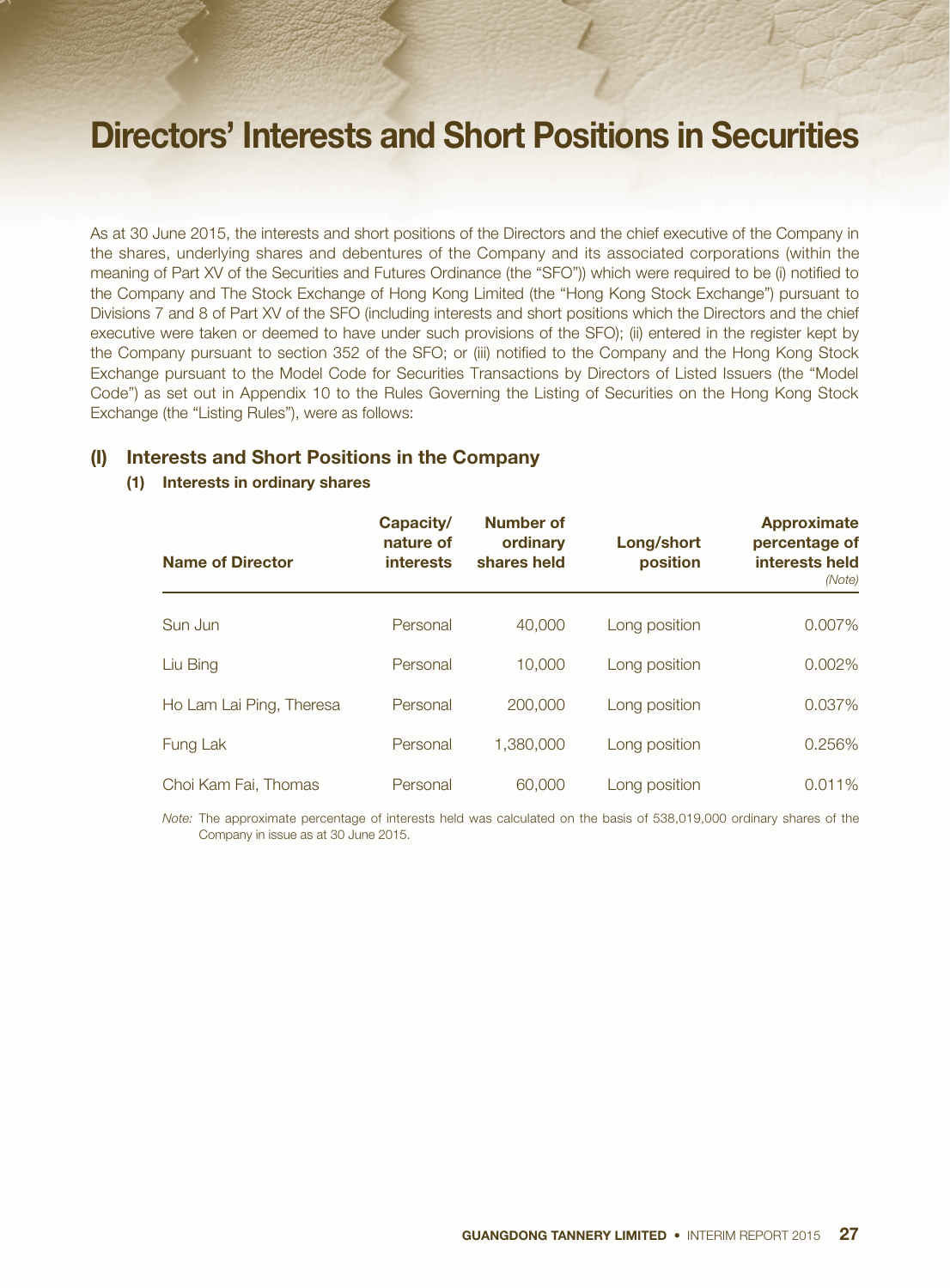## (I) Interests and Short Positions in the Company (Continued)

#### (2) Interests in share options relating to ordinary shares (long positions)

|                            | Date of<br>grant of<br>share<br>options<br>(dd.mm.yyy) |                     | Number of share options |                                 |                                          |                                              |                       | <b>Total</b>                                                  |                                                                               | Price of<br>ordinary<br>shares                                             | ordinary<br>shares<br>at date                                          |
|----------------------------|--------------------------------------------------------|---------------------|-------------------------|---------------------------------|------------------------------------------|----------------------------------------------|-----------------------|---------------------------------------------------------------|-------------------------------------------------------------------------------|----------------------------------------------------------------------------|------------------------------------------------------------------------|
| Name of<br><b>Director</b> |                                                        | At date<br>of grant | At<br>1 January<br>2015 | Granted<br>during the<br>period | <b>Exercised</b><br>during the<br>period | Cancelled/<br>lapsed<br>during the<br>period | At<br>30 June<br>2015 | consideration<br>paid for<br>share options<br>granted<br>HK\$ | <b>Exercise</b><br>price of<br>share<br>options*<br><b>HKS</b><br>(per share) | at date<br>immediately<br>before date<br>of grant**<br>HK\$<br>(per share) | immediately<br>before the<br>exercise<br>date**<br>HK\$<br>(per share) |
| Chen Hong                  | 14.07.2010                                             | 5,110,000           | 1.022.000               |                                 |                                          | ÷                                            | 1,022,000             | $\overline{\phantom{a}}$                                      | 0.435                                                                         | 0.435                                                                      |                                                                        |
| Sun Jun                    | 14.07.2010                                             | 1.260.000           | 252,000                 |                                 |                                          | -                                            | 252,000               | $\overline{\phantom{a}}$                                      | 0.435                                                                         | 0.435                                                                      |                                                                        |
| Qiao Jiankang              | 14.07.2010                                             | 1.780.000           | 356,000                 |                                 |                                          | -                                            | 356,000               | $\overline{\phantom{a}}$                                      | 0.435                                                                         | 0.435                                                                      |                                                                        |

Price of

*Notes to the above share options granted pursuant to the share option scheme adopted by the Company on 24 November 2008 (the "2008 Scheme"):*

- (a) The option period of all the share options is five years and six months from the date of grant.
- (b) Any share option is only exercisable during the option period after it has become vested.
- (c) The normal vesting scale of the share options is as follows:

| <b>Date</b>                                  | <b>Percentage vesting</b> |
|----------------------------------------------|---------------------------|
| The date two years after the date of grant   | 40%                       |
| The date three years after the date of grant | 30%                       |
| The date four years after the date of grant  | 10%                       |
| The date five years after the date of grant  | 20%                       |

(d) The vesting of the share options is further subject to the achievement of such performance targets as determined by the Board upon grant and stated in the offer of grant.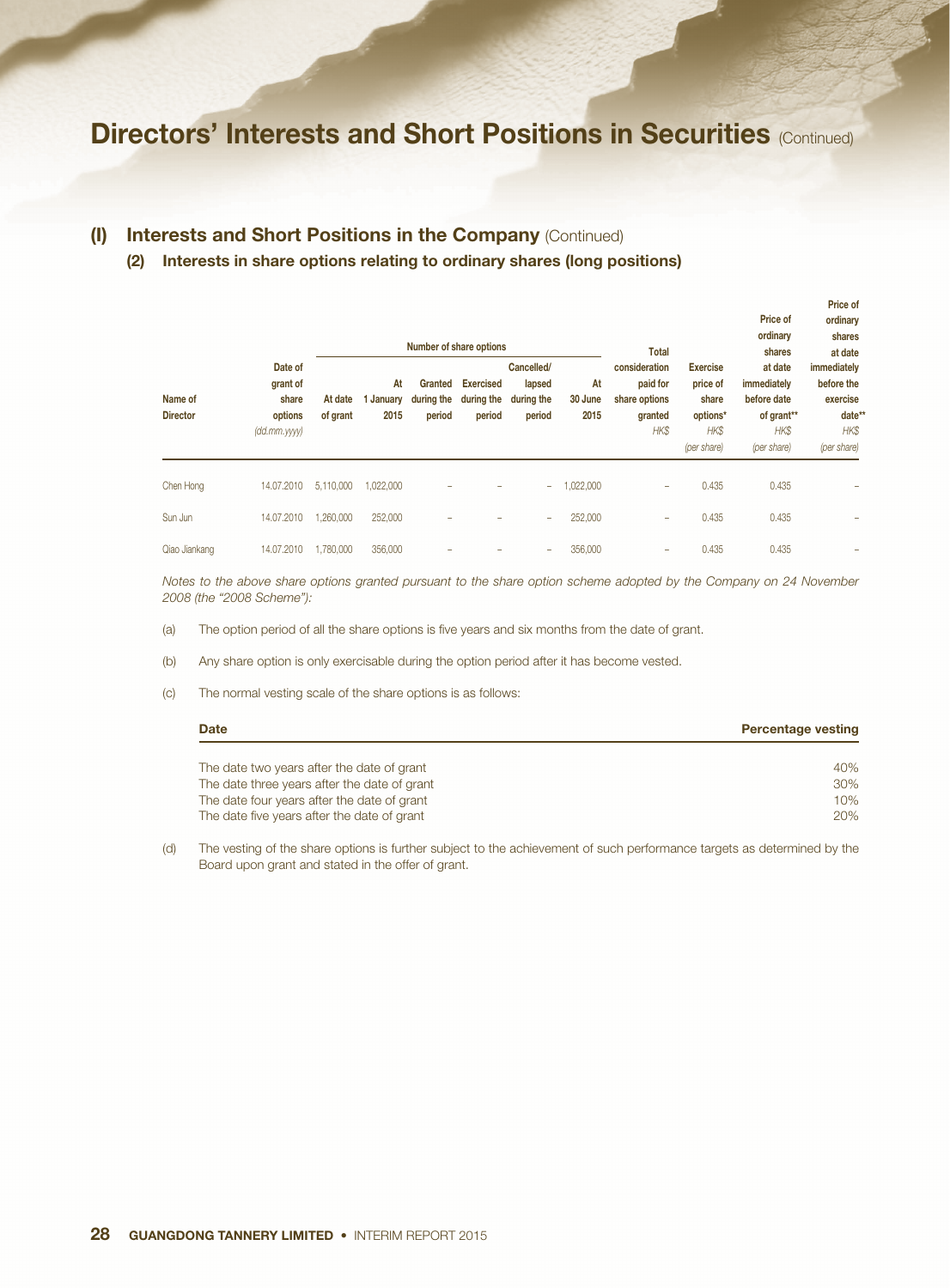#### (I) Interests and Short Positions in the Company (Continued)

#### (2) Interests in share options relating to ordinary shares (long positions) (Continued)

*Notes to the above share options granted pursuant to the share option scheme adopted by the Company on 24 November 2008 (the "2008 Scheme") (Continued):*

(e) The leaver vesting scale of the share options that would apply in the event of the grantee ceasing to be an eligible person under certain special circumstances (less the percentage which has already vested under the normal vesting scale or lapsed) is as follows:

| Date on which event occurs                                          | <b>Percentage vesting</b> |
|---------------------------------------------------------------------|---------------------------|
| On or before the date which is four months after the date of grant  | 0%                        |
| After the date which is four months after but before the date       |                           |
| which is one year after the date of grant                           | 10%                       |
| On or after the date which is one year after but before the date    |                           |
| which is two years after the date of grant                          | 25%                       |
| On or after the date which is two years after but before the date   |                           |
| which is three years after the date of grant                        | 40%                       |
| On or after the date which is three years after but before the date |                           |
| which is four years after the date of grant                         | 70%                       |
| On or after the date which is four years after the date of grant    | 80%                       |
|                                                                     | The remaining 20% also    |
|                                                                     | vests upon passing the    |
|                                                                     | overall performance       |
|                                                                     | appraisal for those       |
|                                                                     | four years                |

- The exercise price of the share options is subject to adjustment in the case of rights or bonus issues, or other similar changes in the Company's share capital.
- The price of the Company's ordinary shares disclosed as "at date immediately before date of grant" of the share options is the closing price on the Hong Kong Stock Exchange on the business day prior to which the share options were granted.

The price of the Company's ordinary shares disclosed as "at date immediately before the exercise date" of the share options is the weighted average of the Hong Kong Stock Exchange closing prices immediately before the dates on which the share options were exercised by each of the Directors of the Company or all other participants as an aggregate whole.

### (II) Interests and Short Positions in Guangdong Investment Limited ("GDI")

#### (1) Interests in ordinary shares

| <b>Name of Director</b>  | Capacity/<br>nature of<br><i>interests</i> | Number of<br>ordinary<br>shares held | Long/short<br>position | Approximate<br>percentage of<br>interests held<br>(Note) |
|--------------------------|--------------------------------------------|--------------------------------------|------------------------|----------------------------------------------------------|
| Ho Lam Lai Ping, Theresa | Personal                                   | 502,400                              | Long position          | $0.008\%$                                                |

*Note:* The approximate percentage of interests held was calculated on the basis of 6,255,048,341 ordinary shares of GDI in issue as at 30 June 2015.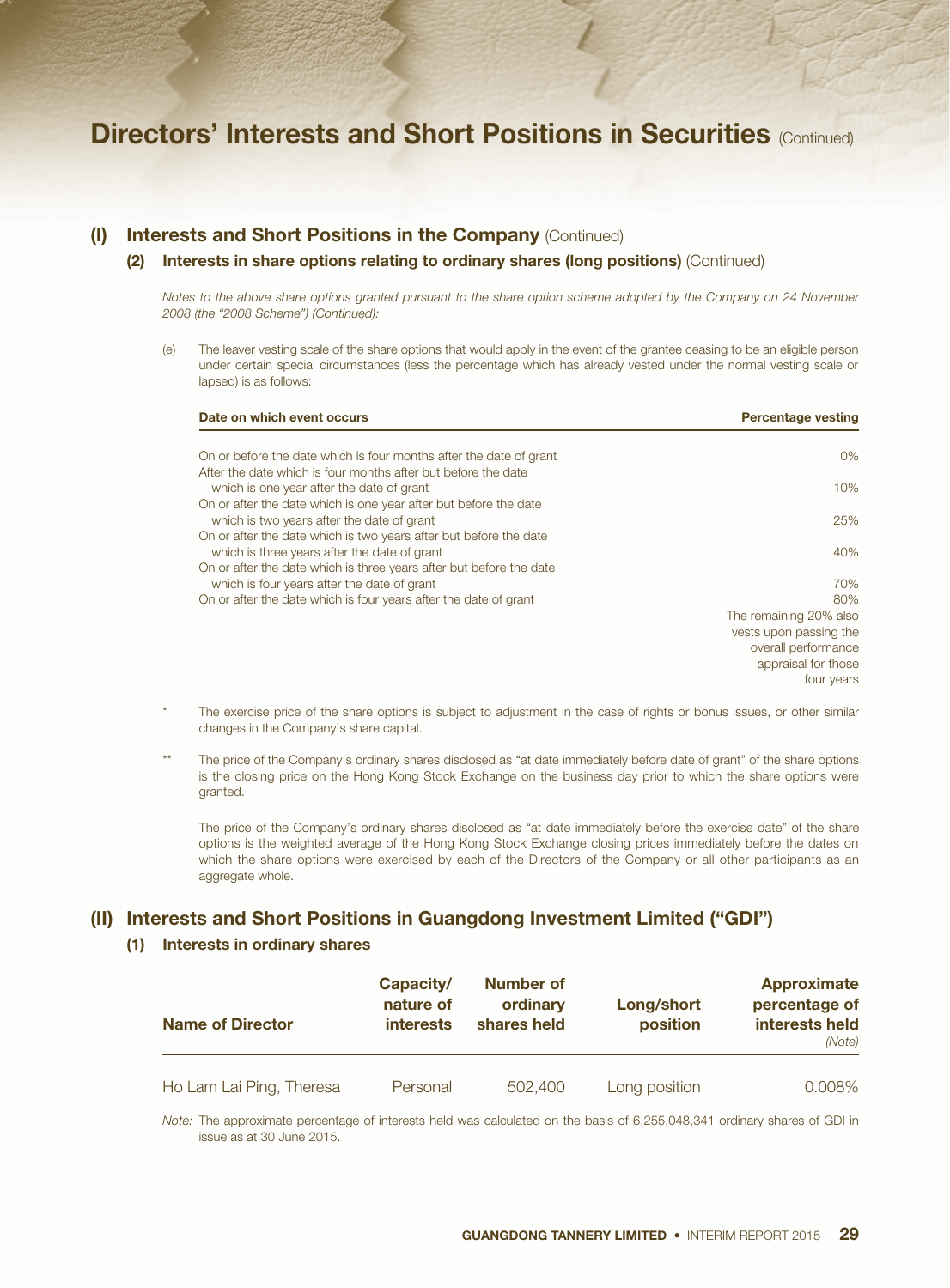## (II) Interests and Short Positions in Guangdong Investment Limited ("GDI") (Continued) (2) Interests in share options relating to ordinary shares (long positions)

|                             |                                                               |                     | Number of share options |                                 |                                          |                                              |                       | Total                                                         |                                                                         | Price of<br>ordinary<br>shares                                             | ordinary<br>shares<br>at date                                         |
|-----------------------------|---------------------------------------------------------------|---------------------|-------------------------|---------------------------------|------------------------------------------|----------------------------------------------|-----------------------|---------------------------------------------------------------|-------------------------------------------------------------------------|----------------------------------------------------------------------------|-----------------------------------------------------------------------|
| Name of<br><b>Director</b>  | Date of<br>grant of<br>share<br>options<br>$(dd.mm.$ yyyy $)$ | At date<br>of grant | At<br>January<br>2015   | Granted<br>during the<br>period | <b>Exercised</b><br>during the<br>period | Cancelled/<br>lapsed<br>during the<br>period | At<br>30 June<br>2015 | consideration<br>paid for<br>share options<br>granted<br>HK\$ | <b>Exercise</b><br>price of<br>share<br>options*<br>HK\$<br>(per share) | at date<br>immediately<br>before date<br>of grant**<br>HK\$<br>(per share) | immediately<br>before the<br>exercise<br>date*<br>HK\$<br>(per share) |
| Ho Lam Lai Ping,<br>Theresa | 22.01.2013                                                    | .256.000            | .256.000                | -                               | 502,400                                  | ۰                                            | 753,600               | $\overline{\phantom{a}}$                                      | 6.20                                                                    | 6.30                                                                       | 10.52                                                                 |

Price of

*Notes to the above share options granted pursuant to the share option scheme adopted by GDI:*

- (a) The option period of all the share options is five years and six months from the date of grant.
- (b) Any share option is only exercisable during the option period after it has become vested.
- (c) The normal vesting scale of the share options is as follows:

| <b>Date</b>                                  | <b>Percentage vesting</b> |
|----------------------------------------------|---------------------------|
| The date two years after the date of grant   | 40%                       |
| The date three years after the date of grant | 30%                       |
| The date four years after the date of grant  | 10%                       |
| The date five years after the date of grant  | 20%                       |

(d) The vesting of the share options is further subject to the achievement of such performance targets as determined by the board of directors of GDI upon grant and stated in the offer of grant.

(e) The leaver vesting scale of the share options that would apply in the event of the grantee ceasing to be an eligible person under certain special circumstances (less the percentage which has already vested under the normal vesting scale or lapsed) is as follows:

| Date on which event occurs                                          | <b>Percentage vesting</b> |
|---------------------------------------------------------------------|---------------------------|
| On or before the date which is four months after the date of grant  | $0\%$                     |
| After the date which is four months after but before the date       |                           |
| which is one year after the date of grant                           | 10%                       |
| On or after the date which is one year after but before the date    |                           |
| which is two years after the date of grant                          | 25%                       |
| On or after the date which is two years after but before the date   |                           |
| which is three years after the date of grant                        | 40%                       |
| On or after the date which is three years after but before the date |                           |
| which is four years after the date of grant                         | 70%                       |
| On or after the date which is four years after the date of grant    | 80%                       |
|                                                                     | The remaining 20% also    |
|                                                                     | vests upon passing the    |
|                                                                     | overall performance       |
|                                                                     | appraisal for those       |
|                                                                     | four years                |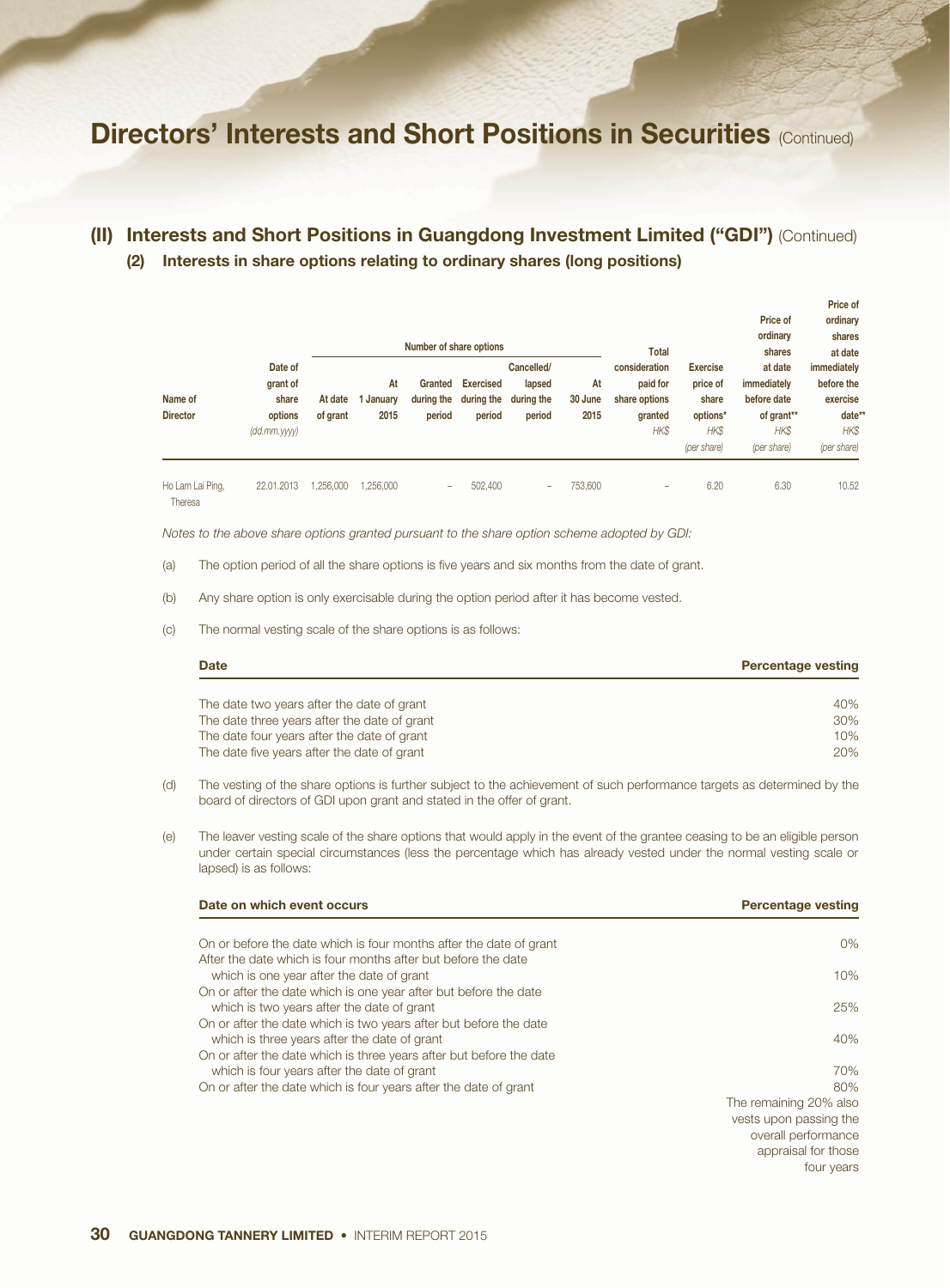## (II) Interests and Short Positions in Guangdong Investment Limited ("GDI") (Continued) (2) Interests in share options relating to ordinary shares (long positions) (Continued)

*Notes to the above share options granted pursuant to the share option scheme adopted by GDI (Continued):*

- The exercise price of the share options is subject to adjustment in the case of rights or bonus issues, or other similar changes in the share capital of GDI.
- The price of the ordinary shares of GDI disclosed as "at date immediately before date of grant" of the share options is the closing price on the Hong Kong Stock Exchange on the business day prior to which the share options were granted.

The price of the ordinary shares of GDI disclosed as "at date immediately before the exercise date" of the share options is the weighted average of the Hong Kong Stock Exchange closing prices immediately before the dates on which the share options were exercised by each of the Directors of GDI or all other participants as an aggregate whole.

### (III) Interests and Short Positions in Guangdong Land Holdings Limited ("GD Land") Interests in ordinary shares

| <b>Name of Director</b>  | Capacity/<br>nature of<br><b>interests</b> | Number of<br>ordinary<br>shares held | Long/short<br><b>position</b> | Approximate<br>percentage of<br>interests held<br>(Note) |
|--------------------------|--------------------------------------------|--------------------------------------|-------------------------------|----------------------------------------------------------|
| Ho Lam Lai Ping, Theresa | Personal                                   | 398,000                              | Long position                 | 0.023%                                                   |

*Note:* The approximate percentage of interests held was calculated on the basis of 1,711,536,850 ordinary shares of GD Land in issue as at 30 June 2015.

Save as disclosed above, as at 30 June 2015, to the knowledge of the Company, none of the Directors or the chief executive of the Company had any interests or short positions in the shares, underlying shares and debentures of the Company or any of its associated corporations (within the meaning of Part XV of the SFO) which are required to be: (i) notified to the Company and the Hong Kong Stock Exchange pursuant to Divisions 7 and 8 of Part XV of the SFO (including interests and short positions which the Directors and the chief executive are taken or deemed to have under such provisions of the SFO); (ii) entered in the register kept by the Company pursuant to Section 352 of the SFO; or (iii) notified to the Company and the Hong Kong Stock Exchange pursuant to the Model Code.

Save as disclosed above, at no time during the period was the Company or its holding companies, or any of its subsidiaries or its fellow subsidiaries a party to any arrangements to enable the Directors of the Company or their spouse or children under 18 years of age to acquire benefits by means of the acquisition of shares in, or debentures of, the Company or any other body corporate.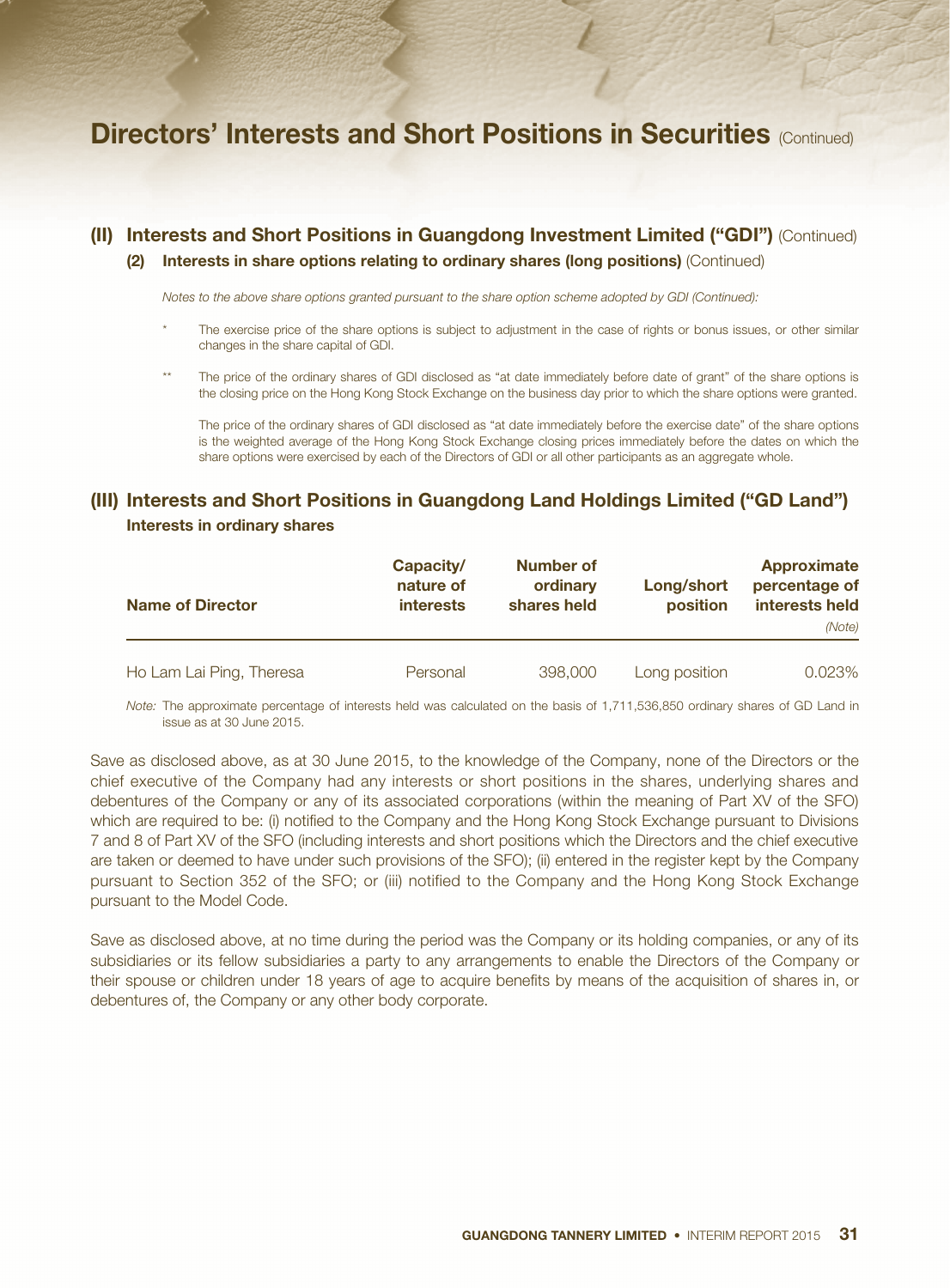# Substantial Shareholders' Interests

As at 30 June 2015, so far as is known to any Director or the chief executive of the Company, the following persons (other than a Director or the chief executive of the Company) had, or were deemed or taken to have interests or short positions in the shares or underlying shares of the Company which would fall to be disclosed to the Company under the provisions of Divisions 2 and 3 of Part XV of the SFO, or which were recorded in the register kept by the Company pursuant to section 336 of the SFO:

| <b>Name of Shareholder</b>                               | Capacity/nature<br>of interests       | Number of<br>ordinary<br>shares held | Long/short<br>position | <b>Approximate</b><br>percentage of<br>interests held<br>(Note 1) |
|----------------------------------------------------------|---------------------------------------|--------------------------------------|------------------------|-------------------------------------------------------------------|
| 廣東粵海控股集團有限公司<br>(Guangdong Holdings Limited)<br>(Note 2) | Interest in controlled<br>corporation | 383,820,000                          | Long position          | 71.34%                                                            |
| <b>GDH Limited</b>                                       | Beneficial owner                      | 383,820,000                          | Long position          | 71.34%                                                            |

*Notes:*

1. The approximate percentage of interests held was calculated on the basis of 538,019,000 ordinary shares of the Company in issue as at 30 June 2015.

2. The attributable interest which 廣東粵海控股集團有限公司 (Guangdong Holdings Limited) has in the Company is held through its 100% direct interest in GDH Limited.

Save as disclosed above, as at 30 June 2015, so far as is known to any Director or the chief executive of the Company, there were no other persons (other than a Director or the chief executive of the Company) who had, or were deemed or taken to have interests or short positions in the shares or underlying shares of the Company which would fall to be disclosed to the Company under the provisions of Divisions 2 and 3 of Part XV of the SFO, or which were recorded in the register kept by the Company pursuant to section 336 of the SFO.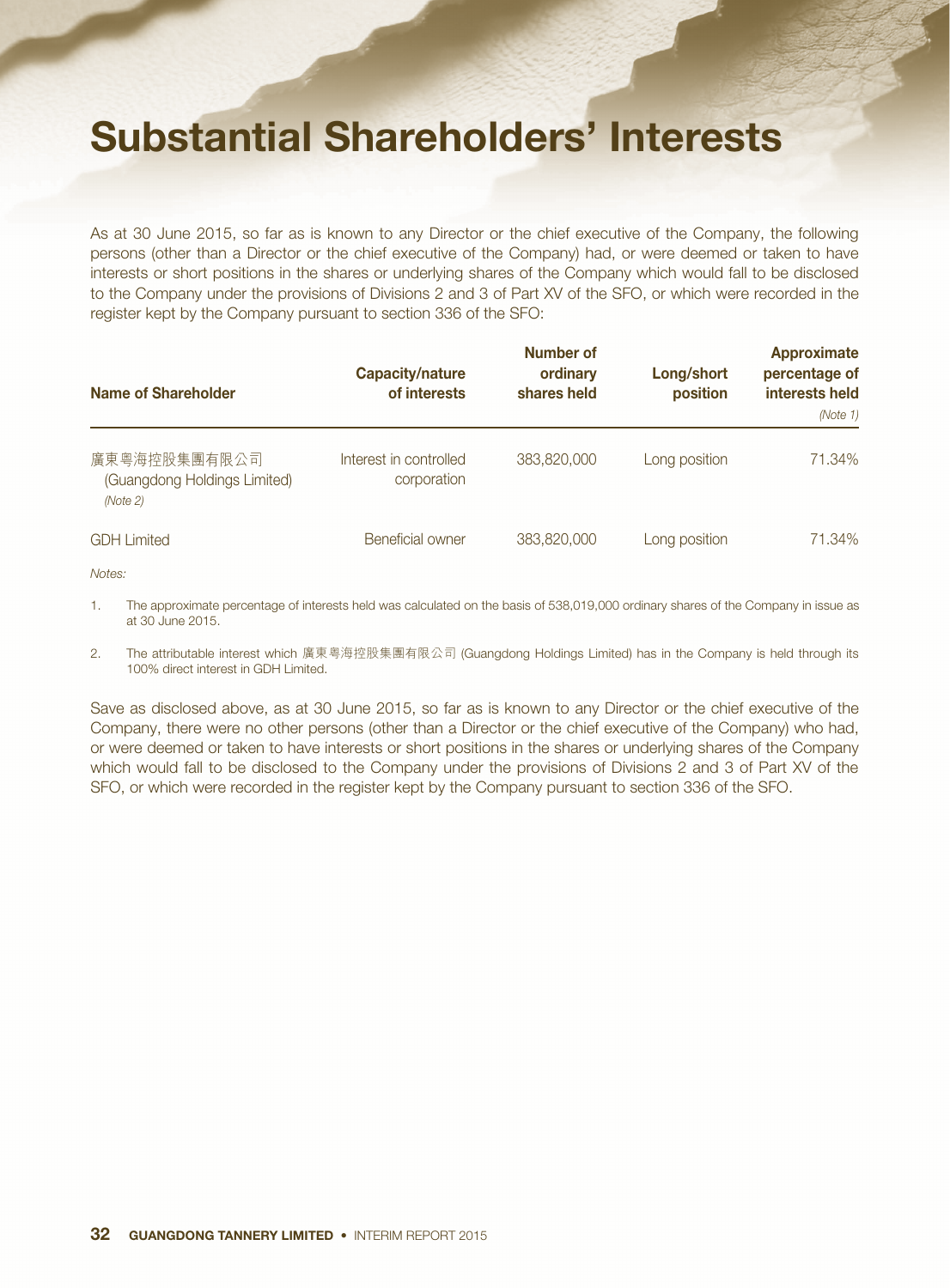# Share Options of the Company

As at 30 June 2015, save as disclosed in the section of "Directors' Interests and Short Positions in Securities" of this report, certain eligible persons of the Company (other than the Directors of the Company) had the following interests in rights to subscribe for shares of the Company granted under the 2008 Scheme. Each option gives the holder the right to subscribe for one share of the Company. Further details are set out in note 12 to the interim condensed consolidated financial information and the detailed terms of the 2008 Scheme were disclosed in the annual report 2014 of the Company.

| Category of<br>participants |                                                                        | Number of share options |                       |                   |                                                     |                                              |                       | <b>Total</b>                                                  |                                                                               | Price of<br>ordinary<br>shares                                             | Price of<br>ordinary<br>shares                                                 |
|-----------------------------|------------------------------------------------------------------------|-------------------------|-----------------------|-------------------|-----------------------------------------------------|----------------------------------------------|-----------------------|---------------------------------------------------------------|-------------------------------------------------------------------------------|----------------------------------------------------------------------------|--------------------------------------------------------------------------------|
|                             | Date of<br>grant of<br>share<br>options<br>$\left(\frac{dd}{}$ mm.yyyy | At date<br>of grant     | At<br>January<br>2015 | Granted<br>period | <b>Exercised</b><br>during the during the<br>period | Cancelled/<br>lapsed<br>during the<br>period | At<br>30 June<br>2015 | consideration<br>paid for<br>share options<br>granted<br>HK\$ | <b>Exercise</b><br>price of<br>share<br>options*<br><b>HKS</b><br>(per share) | at date<br>immediately<br>before date<br>of grant**<br>HK\$<br>(per share) | at date<br>immediately<br>before the<br>exercise date**<br>HK\$<br>(per share) |
| Senior Management           | 14.07.2010                                                             | 2,980,000               | 596,000               | -                 |                                                     | $\overline{\phantom{a}}$                     | 596,000               | $\overline{\phantom{a}}$                                      | 0.435                                                                         | 0.435                                                                      |                                                                                |
| Other participant           | 14.07.2010                                                             | 2.040.000               | 408,000               | -                 |                                                     | $\overline{\phantom{a}}$                     | 408,000               | $\overline{\phantom{a}}$                                      | 0.435                                                                         | 0.435                                                                      |                                                                                |

*Note:* Additional information regarding the above share options granted is set out in the "*Notes to the above share options granted pursuant to the share option scheme adopted by the Company on 24 November 2008 (the "2008 Scheme")*" in the section headed "Directors' Interests and Short Positions in Securities" of this report on pages 28 to 29.